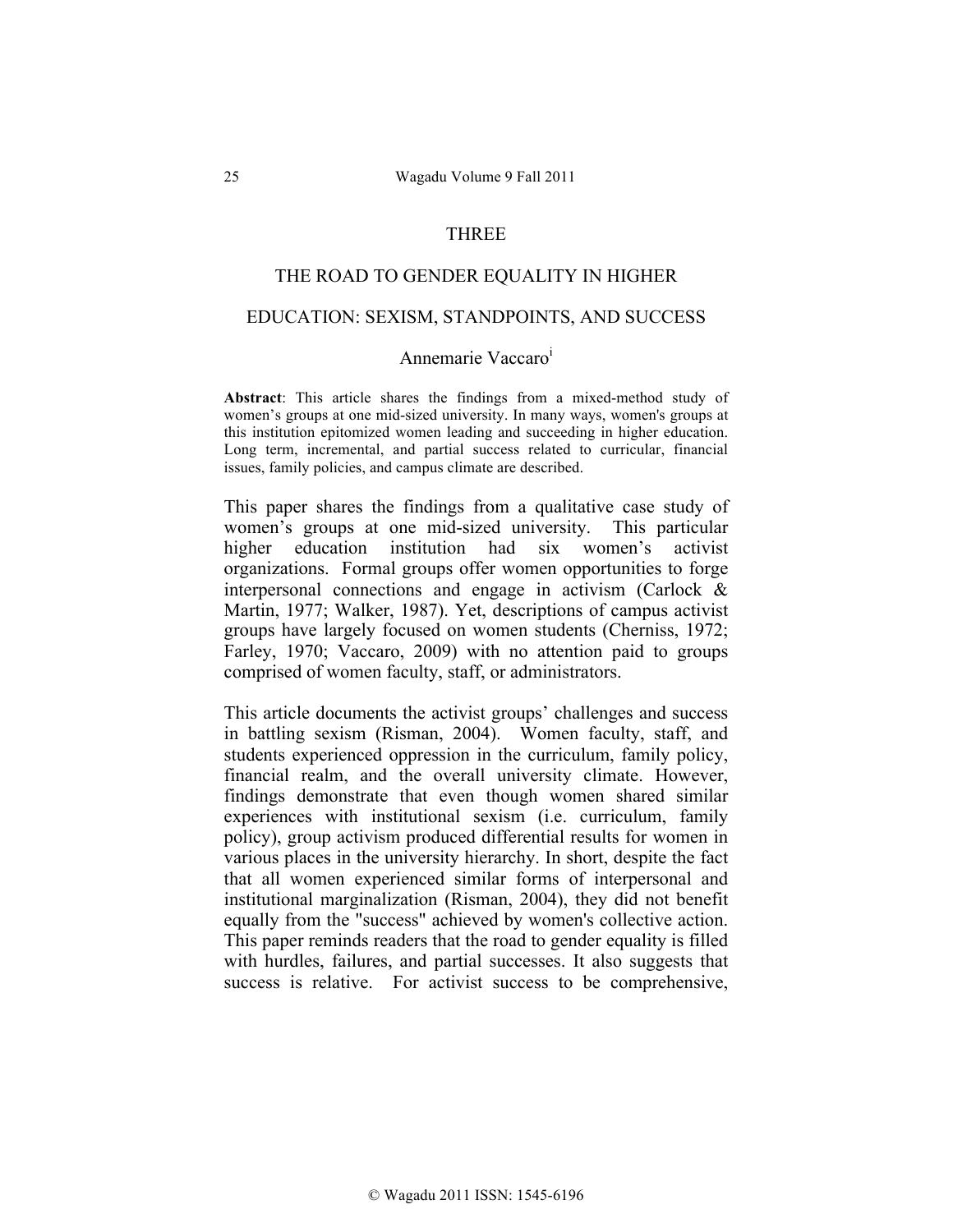differing standpoints between women at various levels of the organizational hierarchy must be considered.

#### **Literature Review**

Gender inequality is described in the higher education and social sciences literature in a variety of ways. Most often, gender inequality refers to differential access and unequal participation in higher education (David, 2009). Subrahmanian (2005) analyzes the notions of access and participation in a discussion of the differences between gender parity and gender equality. Gender parity refers to equal access and representation with respect to proportions of men and women in the population. In short, parity is about numbers. Unfortunately, while some women might have achieved parity with (or surpassed) men in certain realms of education such as graduation rates at public higher education institutions (NCES, 2010), their experiences throughout the educational system can be rife with inequities (Vaccaro, 2010). Thus, gender equality is more complicated than mere parity, as it encompasses experiences with educational processes, procedures, and outcomes. Risman (2004) acknowledges this complexity in her argument that gender is a social structure which perpetuates inequalities in individual, interactional, and institutional dimensions. Individual inequalities can manifest in women's socialization and subsequent identity work. Interpersonal inequalities stem from unequal status expectations, cultural biases, gender stereotypes, and the othering of women. Finally, institutional inequalities are inscribed in organizational practices, regulations, and resource distribution (Risman, p. 437).

In their model for evaluating gender equality in higher education, Miller and Miller (2002) document five areas where women face individual, interactional, and institutional inequities: access to institutions, campus climate, interactions with instructors, inclusive instruction, and employment. These five areas have been explored by scholars who focus specifically on inequities faced by women in particular higher education roles (Collins, Chrisler & Quina,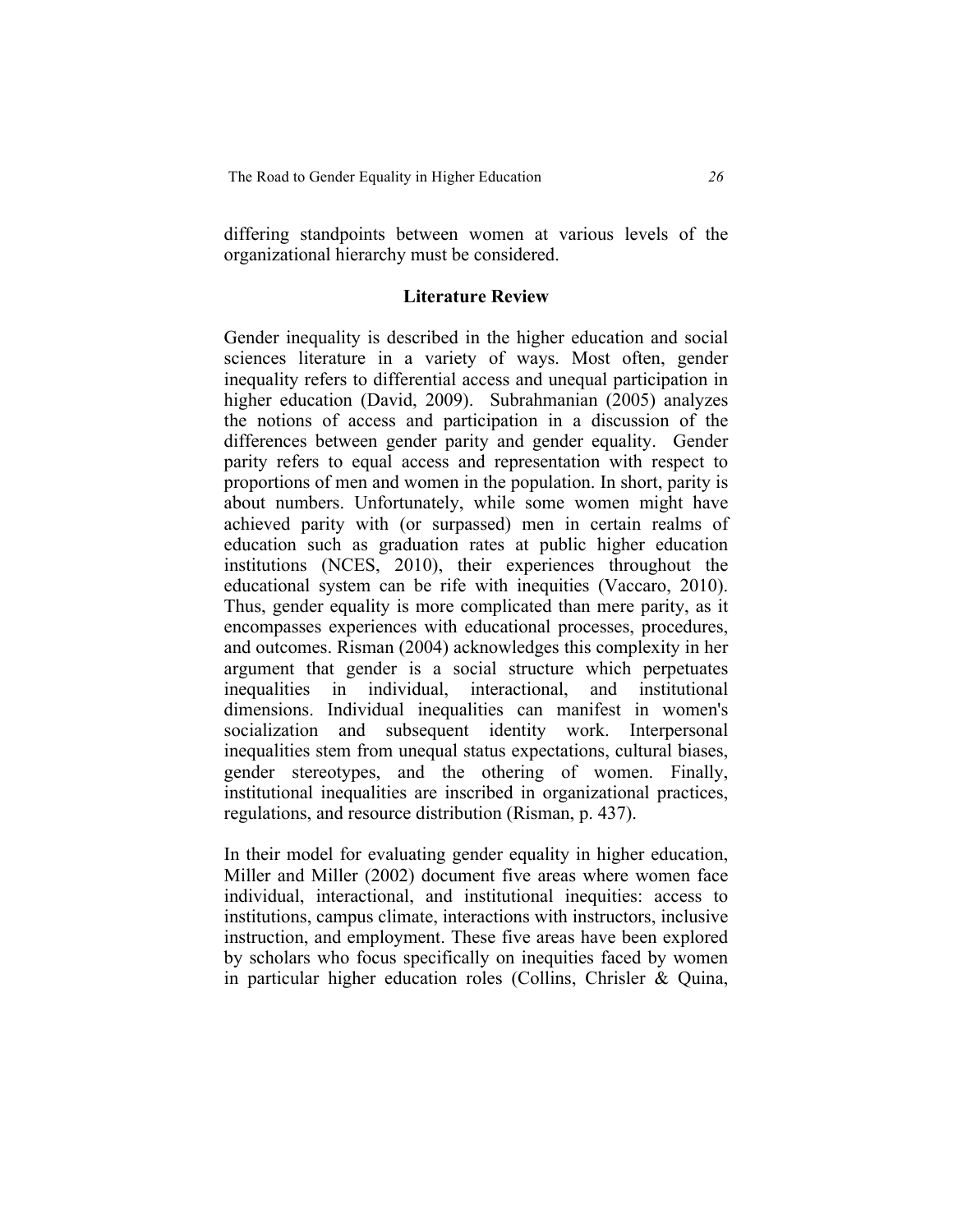1998; Glazer-Raymo, 2008; Glazer-Raymo, Townsend, & Ropers-Huliman, 2000; Welch, 1990). Women staff and administrators experience the glass ceiling, unfair job expectations, and sexual harassment (Bracken, Allen, & Dean, 2006; Collins, Chrisler & Quina, 1998; Nidiffer & Bashaw, 2001; Sagaria, 1993). Faculty women experience hostility or invisibility from male colleagues, the devaluation of their scholarship, and tensions between tenure and family commitments (Aisenberg & Harrington, 1988; Collins, Chrisler & Quina, 1998; Philipsen, 2008; Ward & Wolf-Wendel, 2004; Wolf-Wendel & Ward, 2006). Female graduate students experience classroom exclusion in male dominated fields (Colyar, 2008), limited access to good advising and research collaboration with faculty (Sadker & Sadker, 1994), and patriarchy in the dissertation processes (Wolgemuth & Harbour, 2008).

The literature about women faculty, staff, and students offers a vivid image of inequalities faced by women. However, much of the literature focuses on *one* particular group of women such as faculty, administrators, or students. Read independently, those studies suggest that women with different roles face completely different struggles. To focus on one type of struggle may keep us from focusing on complicated and embedded systemic issues of sexism in higher education. For instance, on an interpersonal level, all women can experience a "chilly climate." Hall and Sandler (1984, 1991) describe the indicators of a chilly climate as: the devaluation of women and women's achievements, ignoring women or making them invisible, and singling women out because of their gender.

One factor that may mitigate the negative effects of institutional and interpersonal sexism is the development of supportive relationships with other women on campus. While women form interpersonal connections in a host of manners, some women seek relationships in formal and informal groups. Women's groups can provide opportunities for women to share personal thoughts and emotions, deal with intra-personal issues (Carlock & Martin 1977; Walker 1987), and fight institutional sexism. Consciousness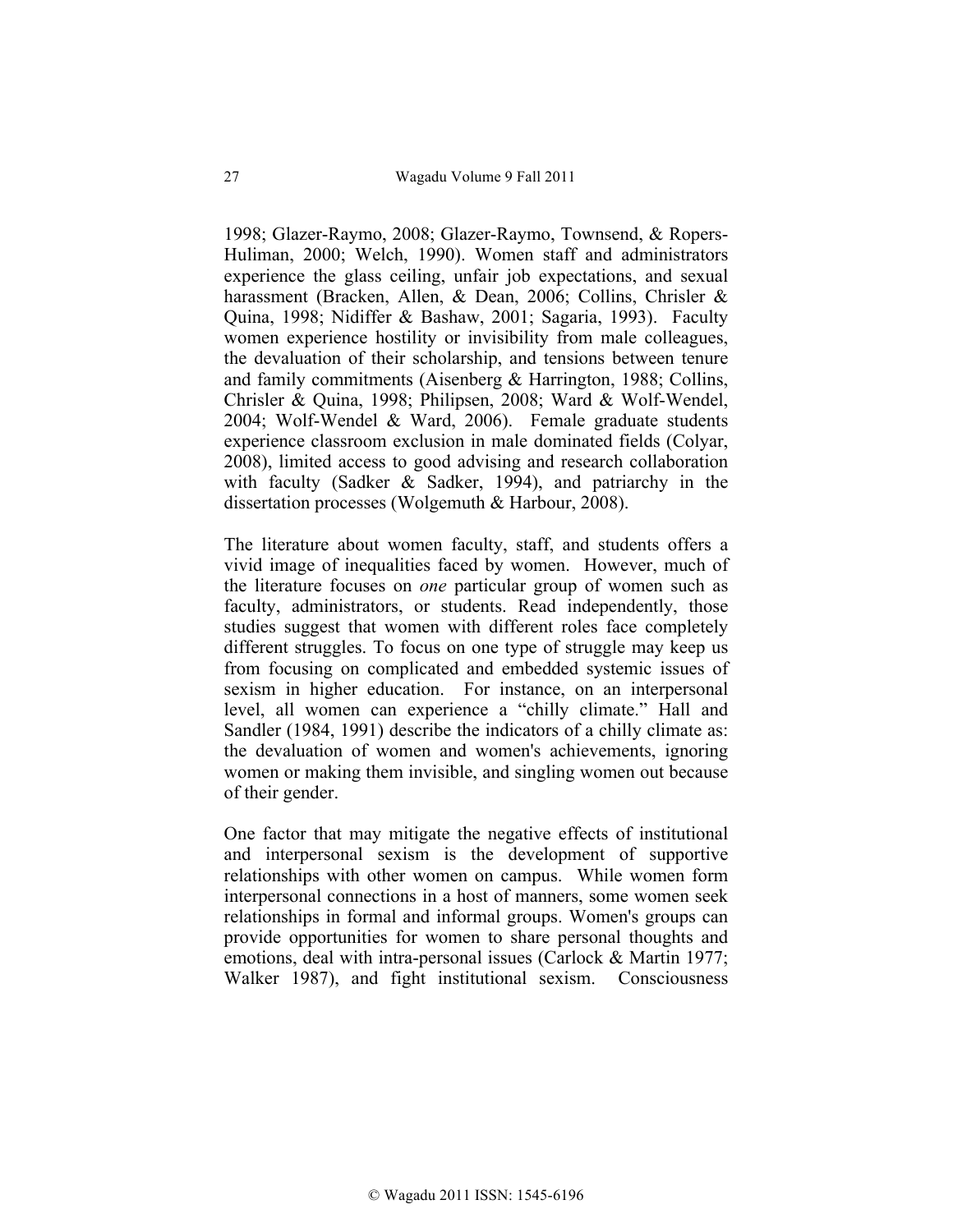raising (CR) groups from the women's movement offer a historical insight into ways women have organized to fight gender inequalities on an individual, interpersonal, and institutional level (Miller & Miller, 2002). Yet, little research has focused on campus-based women's activist associations beyond those created and maintained by students (Cherniss, 1972; Farley, 1970; Vaccaro, 2009). There is a dearth of scholarly literature that documents the experiences of women staff and faculty who belong to campus women's organizations. This research sought to fill that gap.

Feminist standpoint theory informs this research (Harding, 2004; Hartsock, 1987, 1998; Hill Collins, 1990; Smith, 1987). Standpoint theory has its roots in Marxian notions that ideology and society are shaped by those in power, while proletarian (or the marginalized) standpoints are routinely ignored or dismissed. Feminist standpoint theorists argue that the social world in general, and knowledge production in particular, has been dominated by men. Standpoint theory suggests that women's subordinated position in society allows them to experience and understand the world in ways that are radically different from men. Harding (2004) explains how standpoint perspectives have been used effectively by a variety of oppressed groups who make the case that from their particular standpoint, the social order looks quite different than both dominant paradigms and other group standpoints.

While scholars (Harding, 2004; Hartsock, 1987, 1998; Hill Collins, 1990; Smith, 1987), have argued the benefits and dangers of standpoint theory for decades, particular critiques have emerged from women of color. Scholars of color argue that all women do not share similar standpoints (Anzaldúa & Keating, 2002; Berry & Mizelle, 2006; Hill Collins, 1990; Moraga & Anzaldúa, 1981, 2002). In fact, women of color experience marginalization as women and also as people of color. The intersectionality of racism and sexism makes their lived reality different from the standpoint of their white, female counterparts.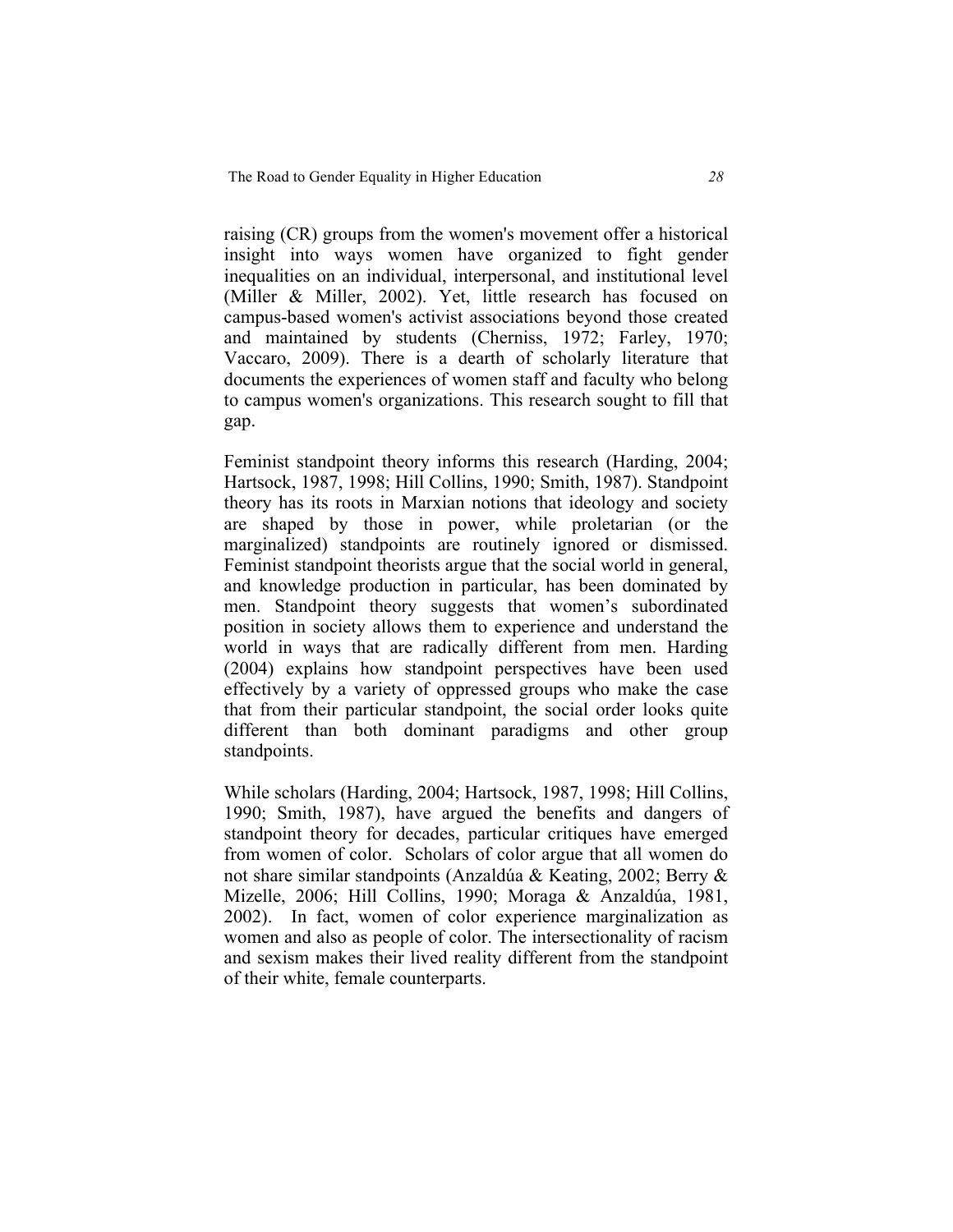Both the classic notion of standpoint and its critique inform this paper. First, women's common standpoints about interpersonal and institutional sexism in one higher education institution are shared. Second, the critique of standpoint is used to analyze women's access to activist success, as not all women benefited equally from the successes achieved by women's collective action.

#### **Methods**

The methods for this study were qualitative in nature, and were intended to address several different aspects of the question around women's participation in collectives. This section describes the study's context, design, and data collection and analysis.

#### *Setting*

The setting for this study was Mountview University (MU), a private institution with a student population of approximately 10,000. In the 1970's, six women's groups were created at MU. At the time of the study, the university still had associations for female faculty, administrators, mid-level managers, entry-level staff, undergraduates, and graduate students. A description of what each group publicized as their goals and purposes is summarized in Table 1.

In addition to the six individual groups, an umbrella group was also created. The coalition of women (COW) was comprised of two representatives from each of the six groups. The purpose of the coalition was to encourage communication and collaboration among the six women's groups. While women in the individual groups might feel camaraderie among like experienced women, the coalition was a place where women could connect and work across group lines. The coalition was considered a unit of strength on campus.

*Table 1: Summary of Women's Groups* 

| $  -$<br>---- |       |                   |
|---------------|-------|-------------------|
|               | ibers | W<br>)escription/ |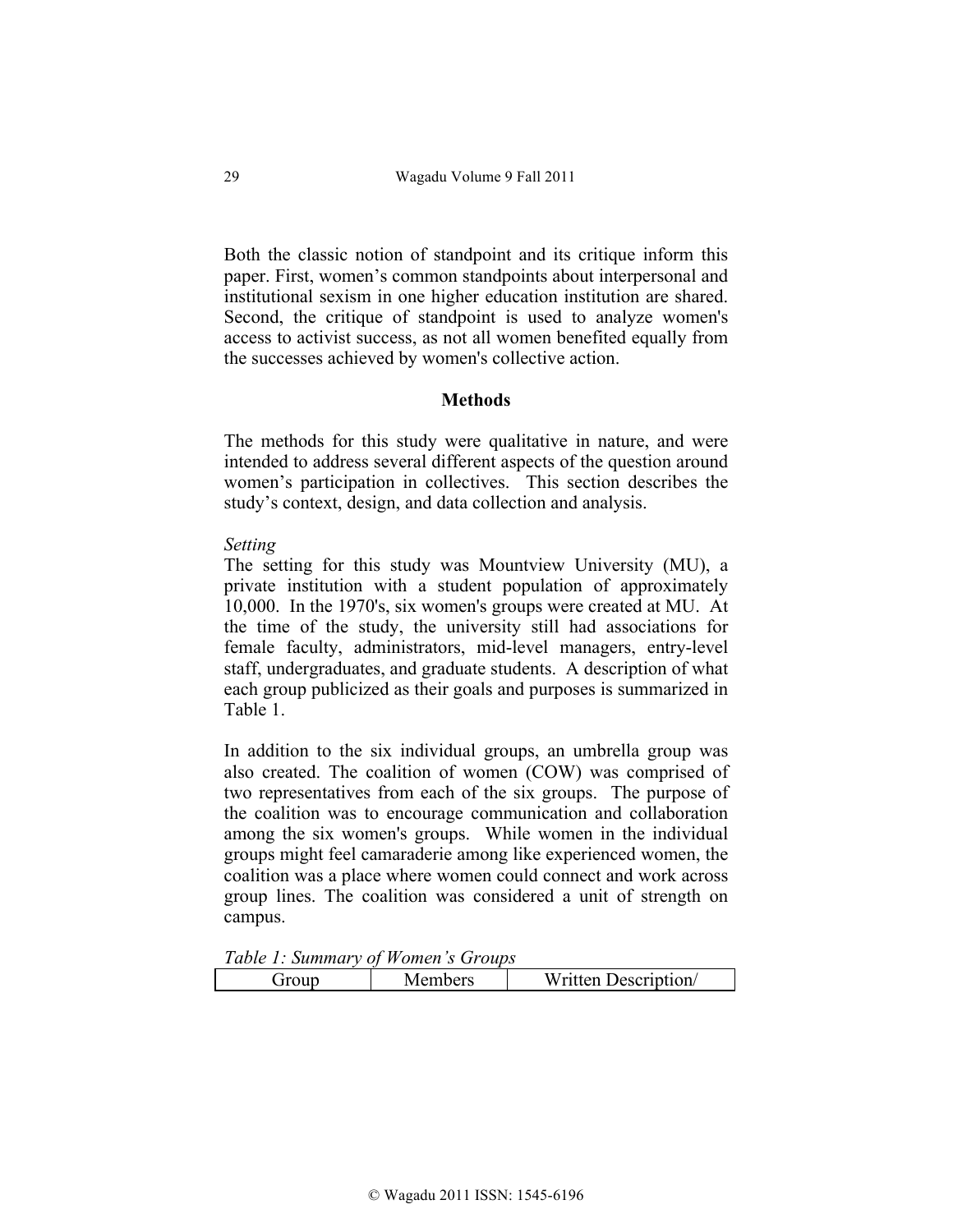|                      |                    |         | Purpose                             |
|----------------------|--------------------|---------|-------------------------------------|
| Undergraduate        | Undergraduate      | $\circ$ | Supporting                          |
| Women (UW)           | <b>Students</b>    |         | undergraduate women                 |
|                      |                    | $\circ$ | Making connections                  |
|                      |                    |         | with other women's                  |
|                      |                    |         | groups                              |
|                      |                    | $\circ$ | Focusing on health and              |
|                      |                    |         | safety, education and               |
|                      |                    |         | classroom issues, and               |
|                      |                    |         | women's empowerment                 |
| Graduate Women       | Graduate           | $\circ$ | Affecting positively the            |
| (GW)                 | <b>Students</b>    |         | experiences of graduate             |
|                      |                    | $\circ$ | women<br>Building interdisciplinary |
|                      |                    |         | alliances and support               |
|                      |                    |         | networks among graduate             |
|                      |                    |         | students                            |
| <b>Staff Women's</b> | <b>Staff Women</b> | $\circ$ | Helping staff women                 |
| Network (SWN)        | (Clerical,         |         | achieve their highest               |
|                      | Grounds,           |         | potential through                   |
|                      | Housekeeping)      |         | acknowledgement,                    |
|                      |                    |         | education and advocacy              |
|                      |                    | $\circ$ | Providing a safe forum              |
|                      |                    |         | for addressing                      |
|                      |                    |         | grievances                          |
| Advocating           | Mid-Level          | $\circ$ | Acting as mentors for               |
| Change for           | Managers &         |         | entry-level women                   |
| Equality (ACE)       | Leaders            | $\circ$ | Working for fair                    |
|                      |                    |         | compensation and                    |
|                      |                    |         | recognition                         |
|                      |                    | $\circ$ | Increasing                          |
|                      |                    |         | communication on                    |
|                      |                    |         | campus                              |
|                      |                    | $\circ$ | Balancing work and                  |
|                      |                    |         | personal lives                      |
|                      |                    | $\circ$ | Combating the glass                 |
|                      |                    |         | ceiling                             |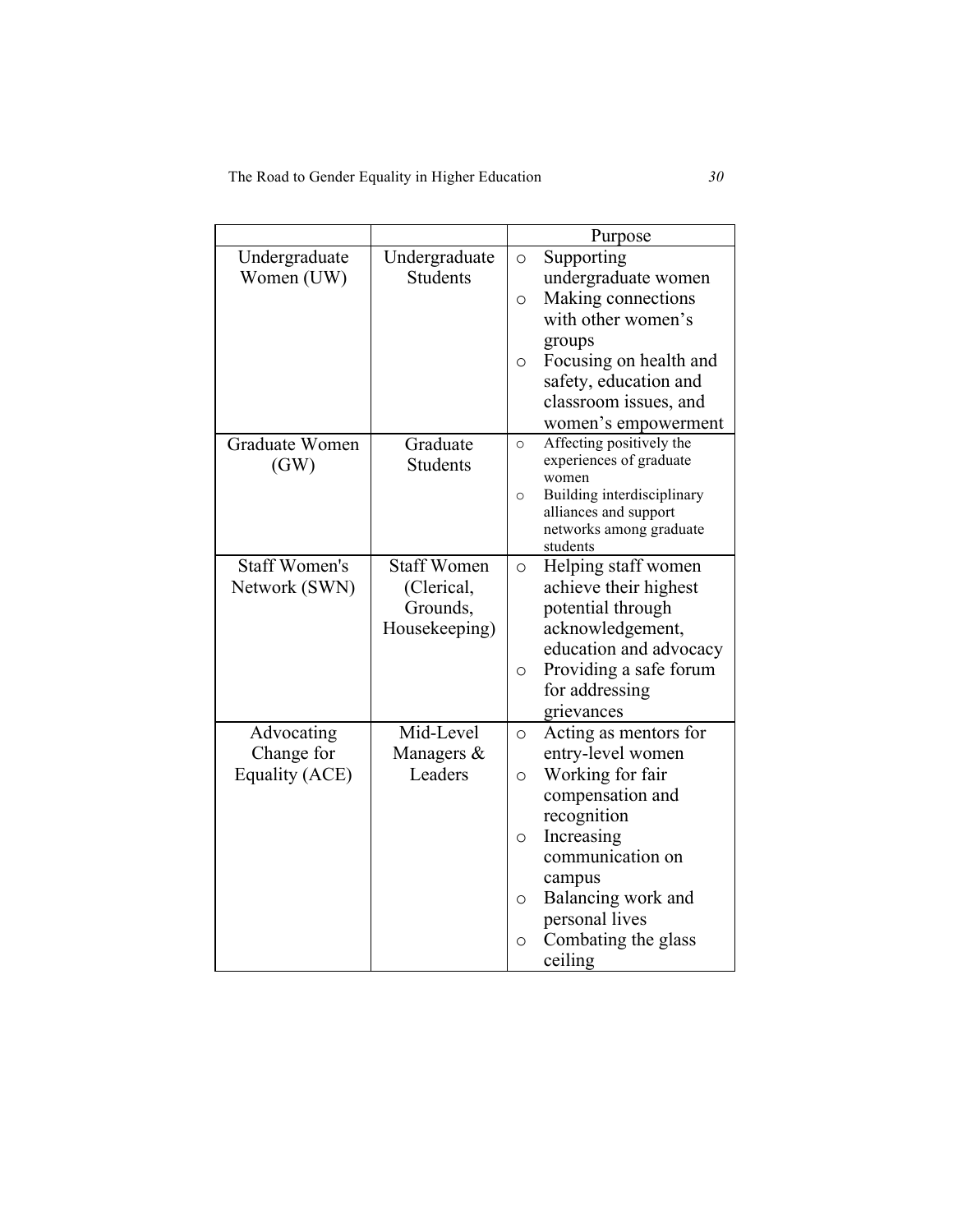| <b>Faculty Women</b> | All faculty     | $\bigcirc$ | Providing a support      |
|----------------------|-----------------|------------|--------------------------|
| (FW)                 | including:      |            | network to faculty       |
|                      | tenure track,   |            | women                    |
|                      | lecturers &     | $\circ$    | Sponsoring programs      |
|                      | adjuncts        |            | concerned with           |
|                      |                 |            | professional             |
|                      |                 |            | development              |
|                      |                 | $\circ$    | Disseminating            |
|                      |                 |            | information about        |
|                      |                 |            | university practices and |
|                      |                 |            | policies vital to        |
|                      |                 |            | women's interests        |
|                      |                 | $\circ$    | Addressing gender        |
|                      |                 |            | issues in the curriculum |
| Women's              | Dean's          | $\circ$    | Using its influence      |
| Leadership Group     | Council,        |            | toward an open, shared   |
| (WLG)                | Provost Office  |            | organizational culture   |
|                      | Staff, or other | $\circ$    | Being concerned with     |
|                      | executive       |            | issues of equity         |
|                      | offices         | $\circ$    | Using the WLG to         |
|                      |                 |            | develop effectiveness as |
|                      |                 |            | leaders                  |
|                      |                 | $\circ$    | Using the WLG to         |
|                      |                 |            | develop support for      |
|                      |                 |            | women university-wide    |
| Coalition of         | $\overline{2}$  | $\circ$    | Encourage                |
| Women (COW)          | Representatives |            | communication            |
|                      | from each       |            | between diverse groups   |
|                      | group           | $\circ$    | Provide a space where    |
|                      |                 |            | women's representatives  |
|                      |                 |            | from each group could    |
|                      |                 |            | work in collaboration    |
|                      |                 | $\circ$    | Provide a vehicle for    |
|                      |                 |            | collective campus-wide   |
|                      |                 |            | change                   |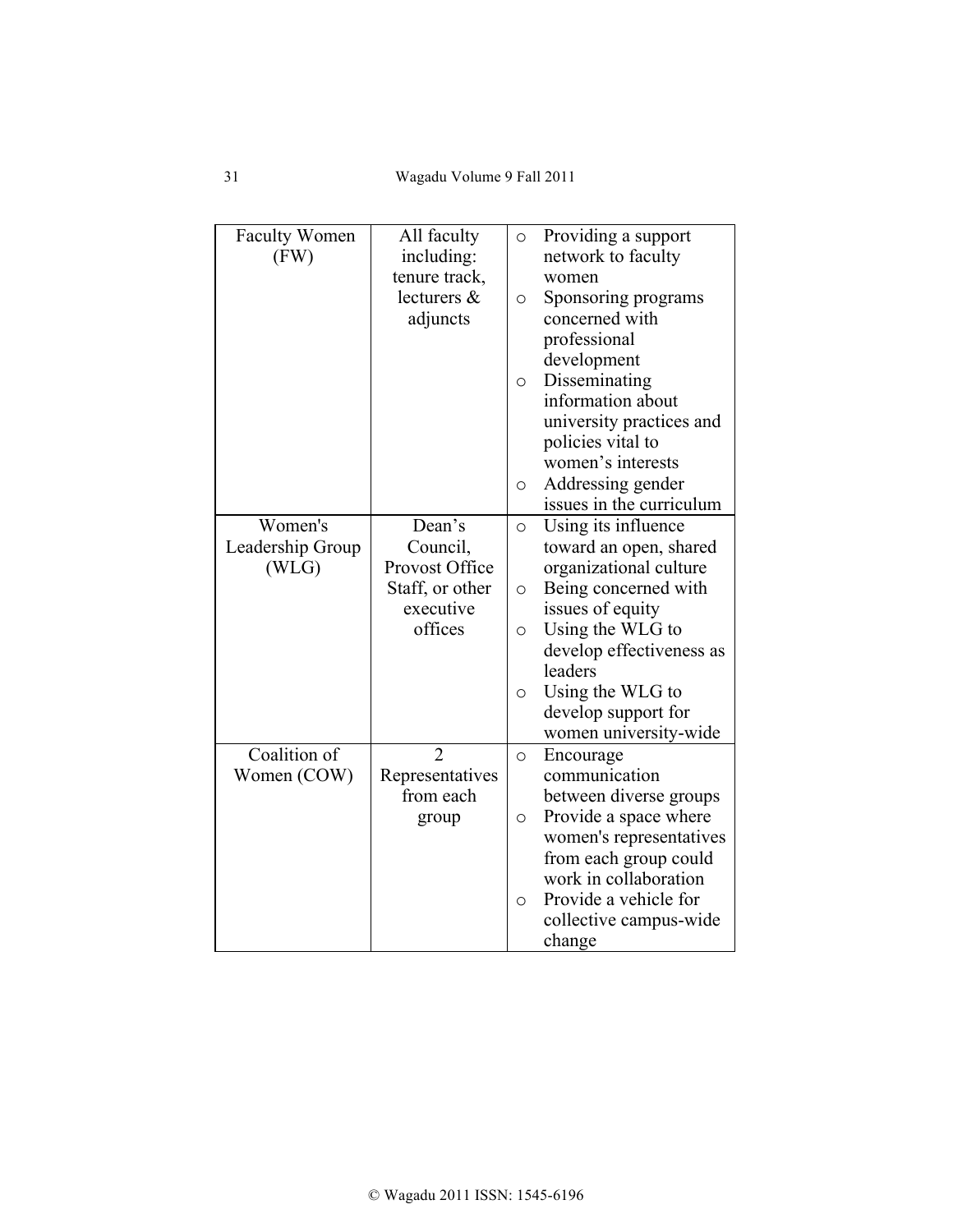## *Design*

In order to understand women's experiences in these groups, a qualitative case study was employed. In a case study approach, "the investigator explores a bounded system (a case)…over time, through detailed, in-depth data collection involving multiple sources of information" (Creswell, 2007, p. 73). Case study design works well in studying unique phenomena, such as the existence of multiple women's groups on a college campus. A case study has clear boundaries in terms of time and location and this study was limited to women's groups on one campus over a period of 18 months. Yin (2009) discusses many types of data that can be used in case studies; documents, archival records, interviews, direct observation, participant interviews, and physical artifacts. Archival records and group documents such as meeting minutes and publications were obtained from each of the women's groups and the women's coalition. The researcher also observed COW meetings and selected group events. Additionally, group members were invited to participate in individual interviews.

Interviews offer a venue for women to share their lived experiences and their standpoints. In her chapter on using interviews in feminist research, Devault (2004) argues that "what it means to talk or listen 'as a woman' is based on the concept of women's standpoint" and that interviews can uncover women's "multiple versions of both oppression and resistance" (p. 228). Through a semi-structured interview format, MU women shared their standpoints of oppression and resistance in one institutional setting. A total of 16 women participated in a 50-75 minute individual interview. Women from each group except the Staff Women's Network participated in an interview. A list of interview questions is provided in the Appendix. All interviews were audiorecorded and transcribed for analysis.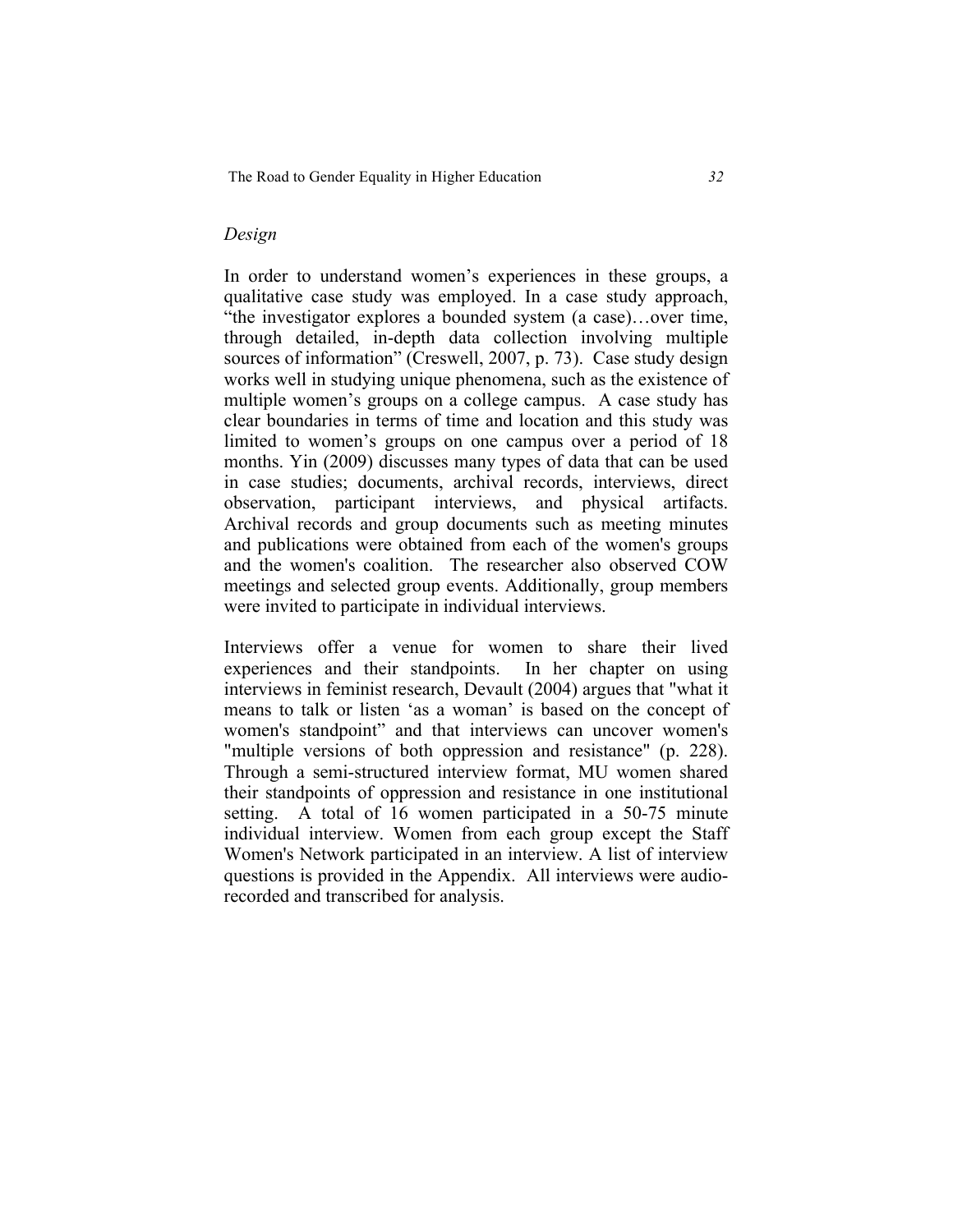### *Data analysis*

Narrative analysis was used as a vehicle to understand women's stories. Through a systematic analysis of narratives, a researcher looks to understand a person's experience within the context of the larger socio-political environment (Reismann, 1993). One of the strengths of narrative analysis is that it allows a researcher to holistically explore a person's identity, relationships, and emotions, all within a larger cultural and social context (Daiute & Lightfoot, 2004; Reismann, 1993). While qualitative research is not easily generalizable, narrative analysis offers an in-depth look at women's experiences within a larger socio-political environment of exclusion. More specifically, narrative analysis provides a vehicle for seeing women's experiences with oppression as more than merely a description of their life experiences. In this study, narrative analysis was useful for uncovering how women's group experiences intersected with sexism in the university structure.

Both open and axial coding (Creswell, 2007) were used in the analysis of observation notes, group documents, and interview transcripts. Open coding allowed for a number of categories to emerge, including: family issues, curriculum, finances, and campus climate. These categories are in line with decades of research that documents women's experiences with sexism in the academy (Collins, Chrisler & Quina, 1998; Glazer-Raymo, 2008; Glazer-Raymo, Townsend, & Ropers-Huliman, 2000; Welch, 1990). In axial coding (Creswell, 2007) the context, intervening conditions, and consequences of these categories produced the major emergent theme in this paper. That is, while women's activist groups achieved success in fighting particular forms of interpersonal and institutional inequality in the university, their success was experienced differently by women at various levels in the hierarchy.

Five verification methods (Creswell, 2007) were used in this research. First, data from the archival records, group publications, meeting minutes, and interview transcripts were triangulated for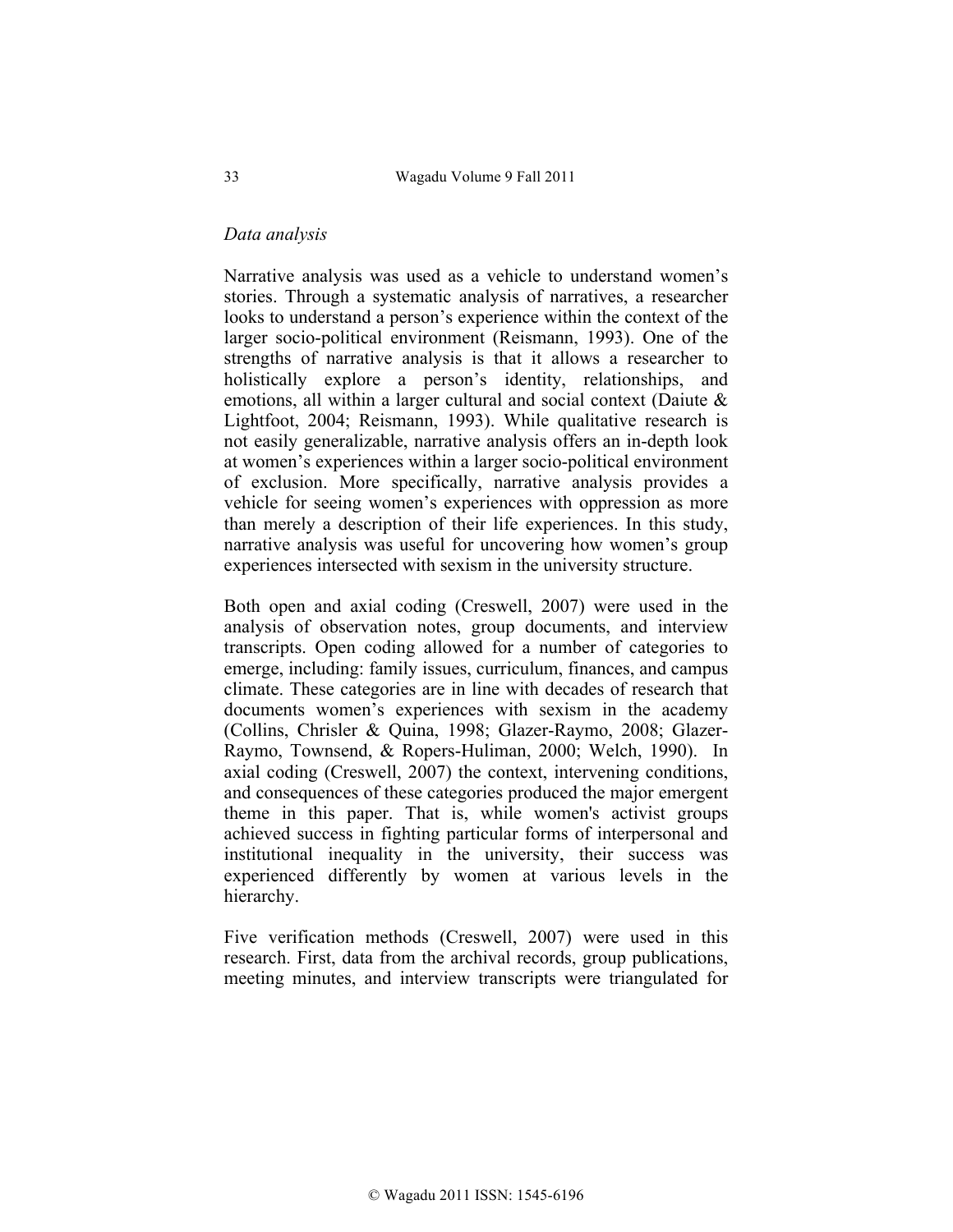corroboration (Lincoln & Guba, 1985). Second, as a member of the university community, I was able to establish trust with participants. Third, transcripts were shared so that participants could check theirs for accuracy. Fourth, negative case analysis was used to explore the ways COW successes were not necessarily enjoyed by all women. Finally, preliminary findings were shared through a campus presentation where participants were invited to critique the findings. Many of the women who participated in the study attended the presentation and offered feedback which shaped the final draft of this paper.

### **Findings**

One purpose of this study was to understand group functions and goals and to determine if female faculty, staff, and students felt they accomplished their goals. Table 1 might suggest that each group focused on unique needs and interests of its members. However, women's narratives uncovered many common themes of interpersonal and institutional (Risman, 2004) gender inequality. In this case, the standpoint of women activists revealed how institutional sexism in curriculum, finances, and family, along with interpersonal sexism embedded in campus climate, touched the lives of women throughout the university.

The findings from this study document women's success in addressing interpersonal and institutional sexism. The most large scale and long lasting successes were achieved when the women's coalition (COW) addressed women's collective standpoint and pushed for change. In short, campus change happened when *all* women worked collaboratively to fight a particular form of sexism. Yet, success is a relative term. Sometimes success took a decade to be achieved. Other times success was fleeting. Most importantly, success often benefited certain women more than others. The complexity of success, and particular women's lack of access to this success, is addressed throughout the remainder of this paper.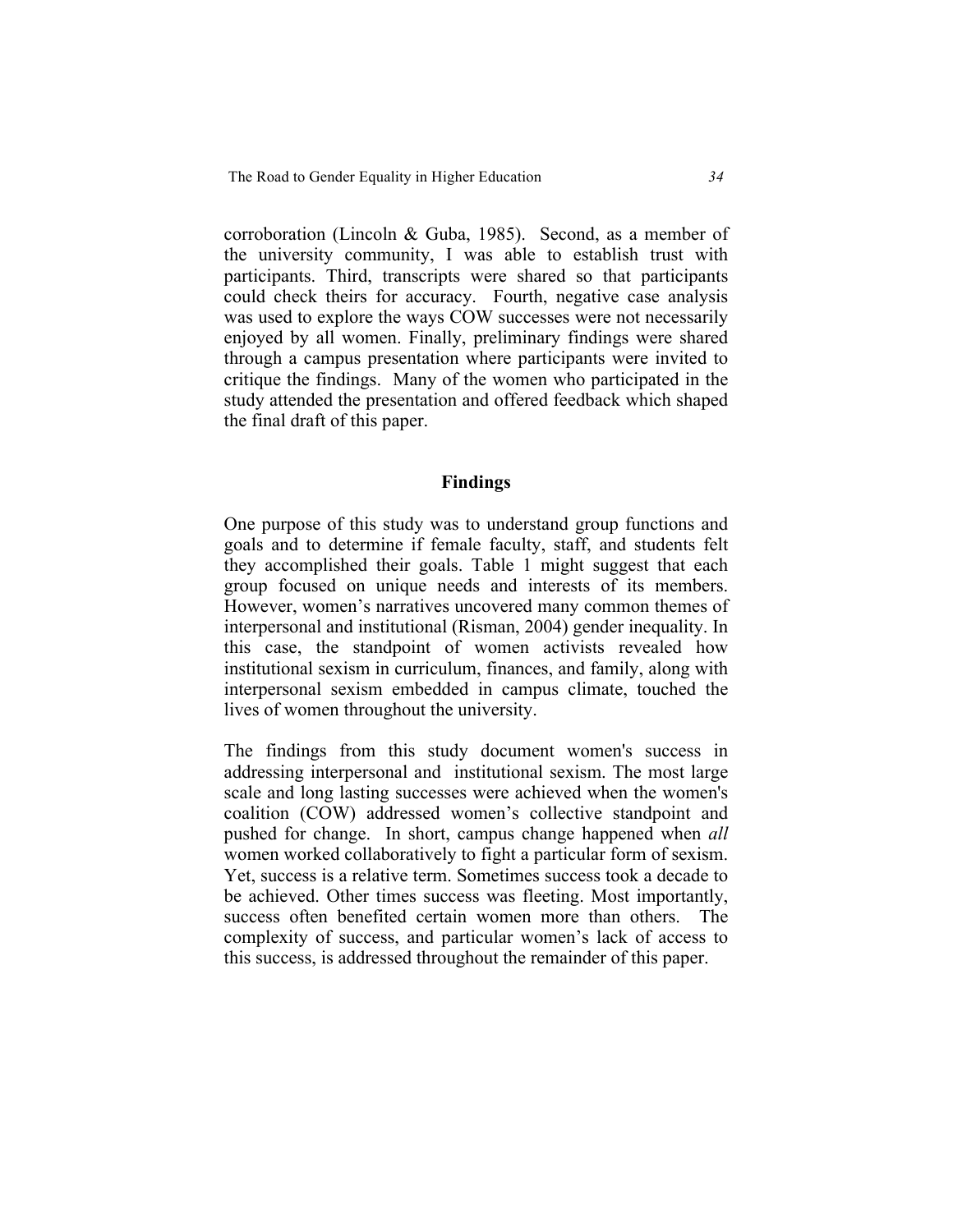### *Family issues*

Family issues were among the most pressing topics that impacted women on campus. Margaret, a top administrator, argued that the challenges of having a family and a career were largely disregarded on an interpersonal and policy level by male administrators. As an administrator and former faculty member herself, Margaret was frustrated by policies, like tenure, which impacted women differently than men. She described, "The tenure system which in terms of its timing and its relation to women's biology [and] children...It doesn't work!..You can make it work, but it's a system that is designed for males."

Of course, gender inequity in the tenure process is not a unique problem experienced by Mountview women. Family issues and time restraints related to the tenure and promotion process have been the focus of scholars for decades (Aisenberg & Harrington, 1988; Finkel & Olswang, 1996; Philipsen, 2008; Ward & Wolf-Wendel, 2004; Wolf-Wendel & Ward, 2006). Less research, however, has been done with female staff who also struggle to balance work and family demands. Janice, a middle manager, who was pregnant at the time of her interview, described the navigation of job expectations for women administrators as "crazy-making."

She explained

I don't agree with the system. It worked for a lot of senior women managers, but none of them were married, none of them had children, none of them had lives. And I thought that's really important to me. I have a 2 year old now so I thought this doesn't fit for me.

She believed that the "system" forced women to work long hours and forego quality time with family.

For years, the women's coalition (COW) worked to create affordable childcare on campus. Women in the coalition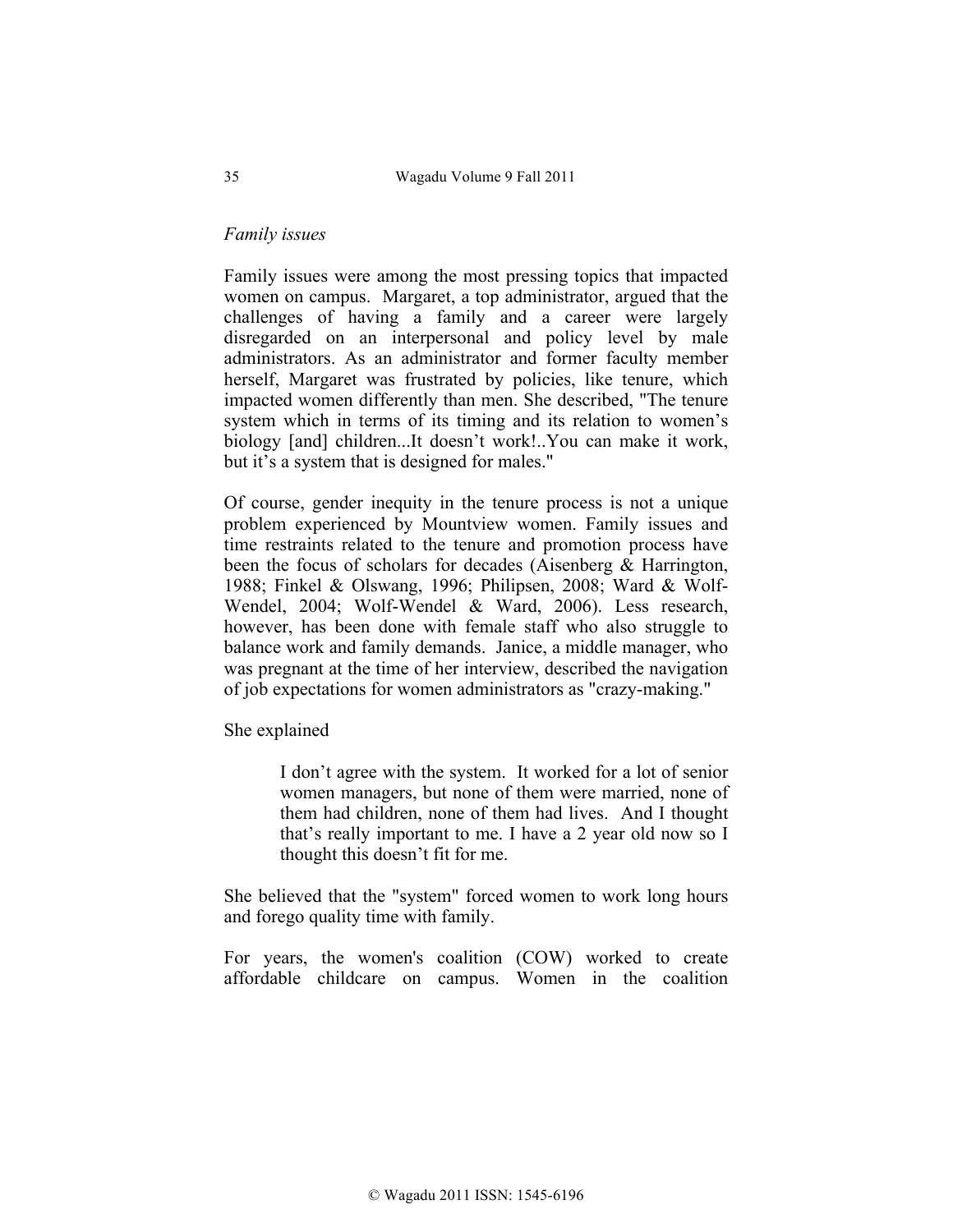collaborated across group lines to pressure the administration into creating a childcare facility. After a decade of hard work and negotiation, the university built an award-winning educational center for children. The building was a beautifully constructed, state of the art facility. Many faculty and administrators were happy with the facility, and most described the center as a tangible success of women's activism. However, the success was incomplete.

Some of the women who initially demanded the creation of the daycare center on campus were entry level staff and students. Sadly, once the daycare center opened, many staff and students found the services inaccessible. One staff woman exclaimed, "Staff can't afford it. The faculty can but the staff don't make enough!" Another staff woman argued that the high cost of tuition made the center inaccessible to most women. She explained,

> [It is] not family friendly, women friendly- not at all. Because here you have this wonderful center on campus that initially was built to meet the needs of working parents... And... I'm very very concerned that it's going to be an elite place.

If staff could not afford daycare, struggling students could not either. Even if a student could afford the services, priority was given to children who needed daycare between 8a.m.-5p.m. daily. Many graduate (and undergraduate) students did not need such extended services. They merely needed safe childcare while they were in class. Thus, the creation of the children's center was a success for some, but not all women on campus.

## *Curriculum*

Inequalities related to curriculum and academic policies impacted women faculty, staff, and students in a host of ways. One faculty member described how she did her best to fight oppressive curriculum. She also talked about how she felt a responsibility to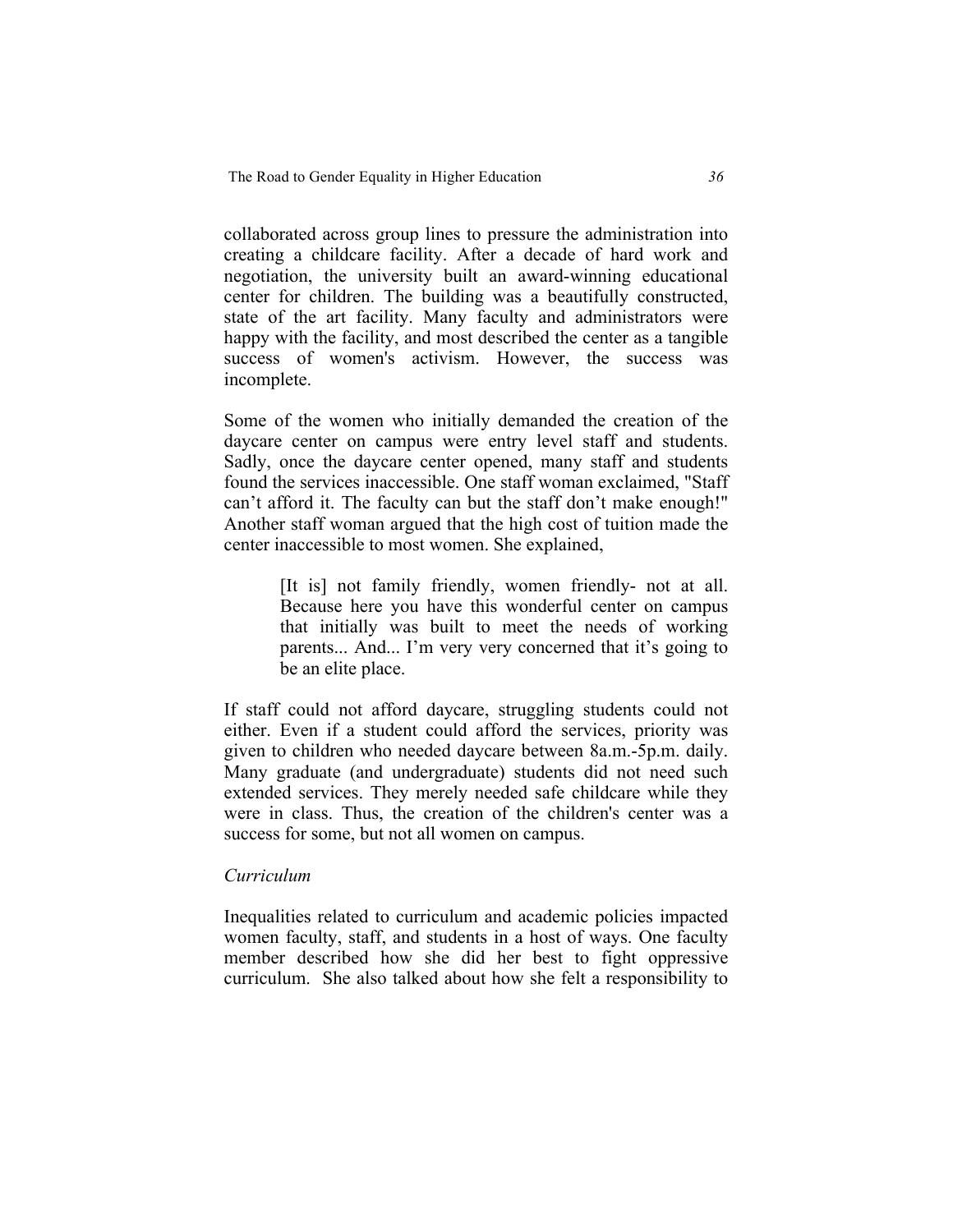support students when they demanded more inclusive curricula. Mara shared,

> When we first started...there were several faculty members who met a lot with the graduate women because we had similar concerns. There were certain groups of graduate women who felt that they were struggling in their areas against sexism in some ways and against sometimes repressive curriculum choices that were made in some areas.

As a tenured faculty member, Mara knew that creating a less oppressive curriculum was a long road; curricular change was a slow institutional process. By the time of her interview, she had traveled that road for more than two decades. Even the women's studies department was relegated to the margins of the university with a very small budget, two small office spaces, and no tenure lines. While the creation of a women's studies department was a step in the right direction, curriculum needed to be transformed in every corner of the university. One undergraduate student shared,

> I think that it's important that we go to a school where there is a women's studies department...I think that shows some receptiveness [to women's issues], but I don't feel like there is a lot of emphasis on women's issues being important [in the overall curriculum].

Transforming the curriculum was not one of the issues on COW's high priority list. However, other institutional issues, like making the curriculum accessible to all women, was one the coalition fought for.

One of the major successes of the women's coalition was obtaining a tuition waiver for university employees. The achievement took almost a decade, but upon completion it offered university employees (and their children) up to 20 credits of tuition waivers each academic year. However, the tuition waiver policy posed a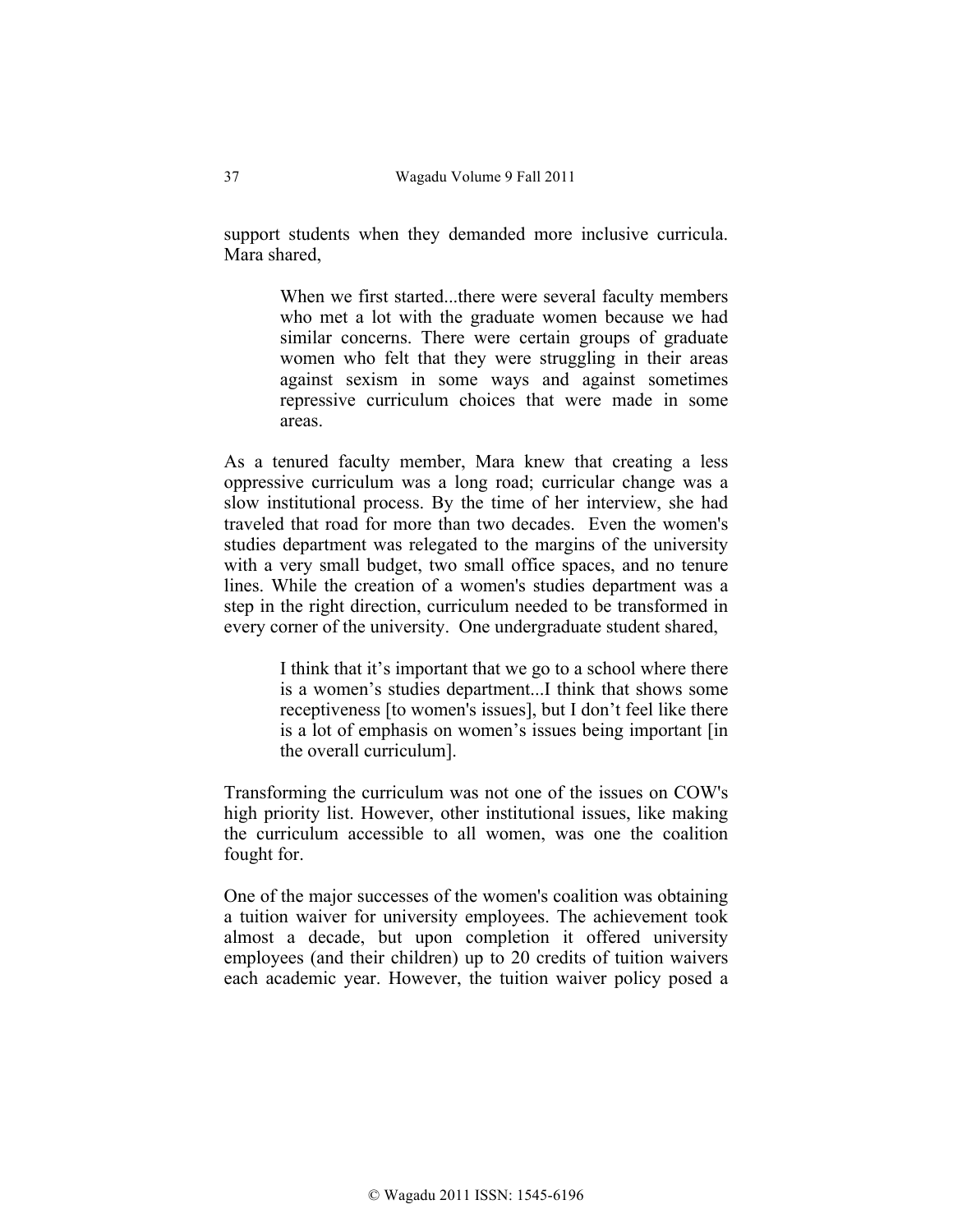host of challenges for staff women, especially those on the lower rungs of the organizational chart. First, the policy excluded nonbenefited, hourly employees, many of whom were women. Even benefited employees who were eligible were not always able to utilize the waiver. A staff woman who wanted to enroll in a course during her regular working hours was required to obtain permission from her supervisor to miss work and make up the hours. Often, such requests were denied, especially to entry level women who served as clerical staff and office administrators. Once again, to celebrate the tuition waiver policy as a complete success would be to ignore the challenges faced by many staff women at the university.

#### *Finances*

The ability to thrive financially was an institutional challenge faced by many women on campus. Salary inequities were an issue; women at all levels of the hierarchy felt underpaid. For years, the women's groups (individually and as a coalition) demanded that the university release salary information so that equity issues could be addressed. When the private institution refused to share salaries, some of the women attempted to collect data on their own. A staff woman explained,

> We started making all of these lists about people we knew who had left and we had a pretty substantial list and [there] were] gender differences, but of course there are performance issues, there are all kinds of other issues that you have to look at.

Many believed that rampant salary inequalities forced many women to seek employment elsewhere. Yet, they could not prove it. In the end, the endeavor to review salary inequities was dropped by the coalition. This was one of the few areas where women lamented that they were unable to achieve any success.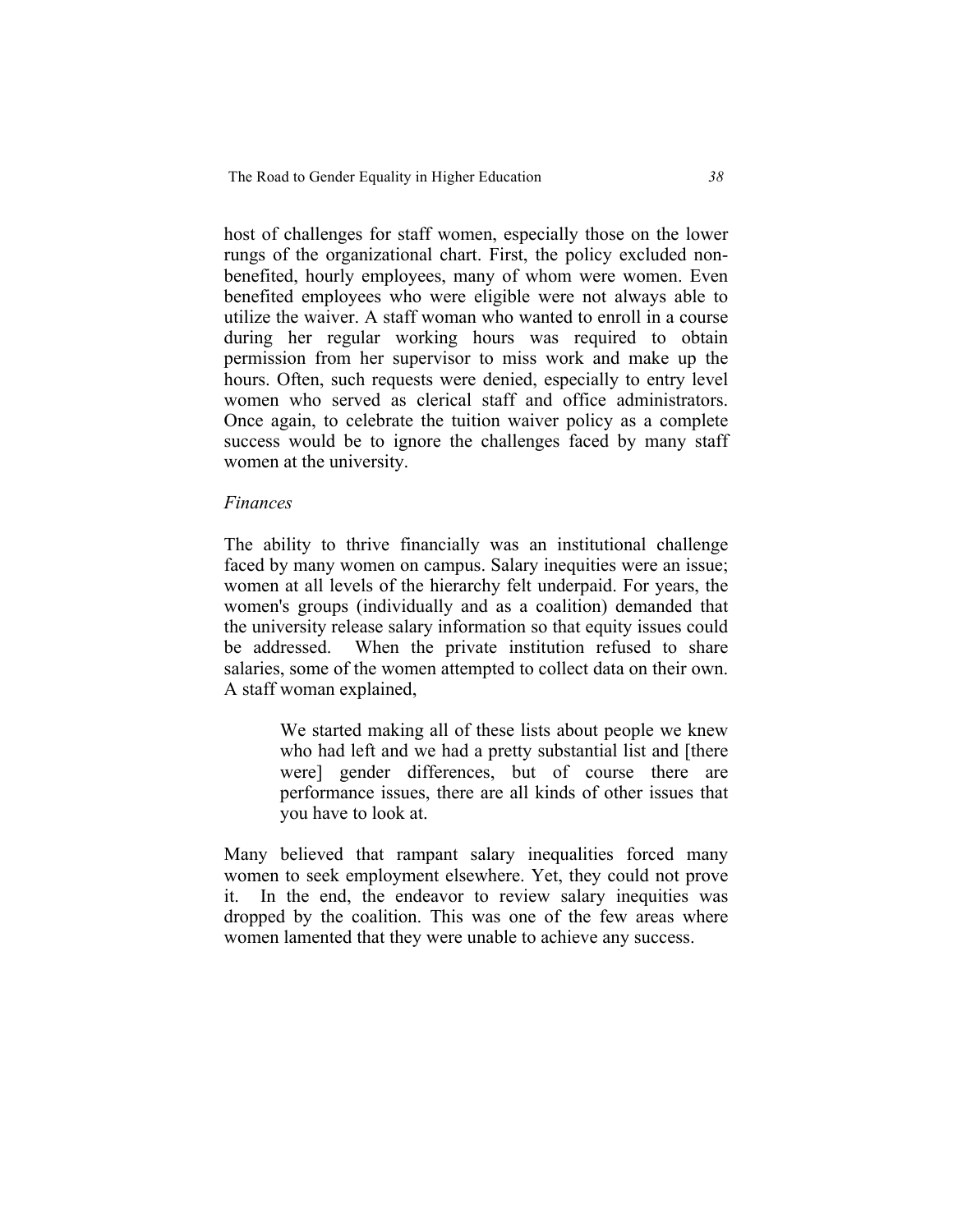Despite that failure, the coalition achieved other limited successes in the financial realm. One of those successes was pressuring the university to hire more women in high paying leadership positions. The coalition worked to ensure that women were represented on hiring committees. At the time of the study a majority of the deans were women. Yet, one staff woman argued how the presence of a few women deans did not mean that institutional sexism was history. Janice exclaimed,

> I want to see some real action! I want to see it in terms of salary...I would like to see them get really realistic and show me that they really care about women. Not just that we have this dean who's a woman and that dean. Okay that's great nice and everything, but what about your people? What about the real issues that make them survive?

Her comments speak to the complicated nature of institutional sexism. Often, the number of women in high level administrative positions is touted as a sign of women's progress in higher education. If women have achieved positions such as dean, then inequality must no longer be a widespread problem. Janice's comments remind us how complicated gender inequality is and how deeply it runs financially. The success for those women deans did not necessarily translate into financial success for all women on campus.

Often discussions about finances focus on salary alone, but in this case, financial viability and success for women came in many forms. As mentioned previously, services (i.e. childcare) that would allow women to grow and thrive were often inaccessible. Tuition at this university was also quite costly. With the cap on the number of tuition waivers women could use per year, the tuition waiver policy made achieving a bachelor's or master's degree only useful for some women.

Finances were certainly an issue for graduate students. Many of the graduate women had families to support, so they worked part (or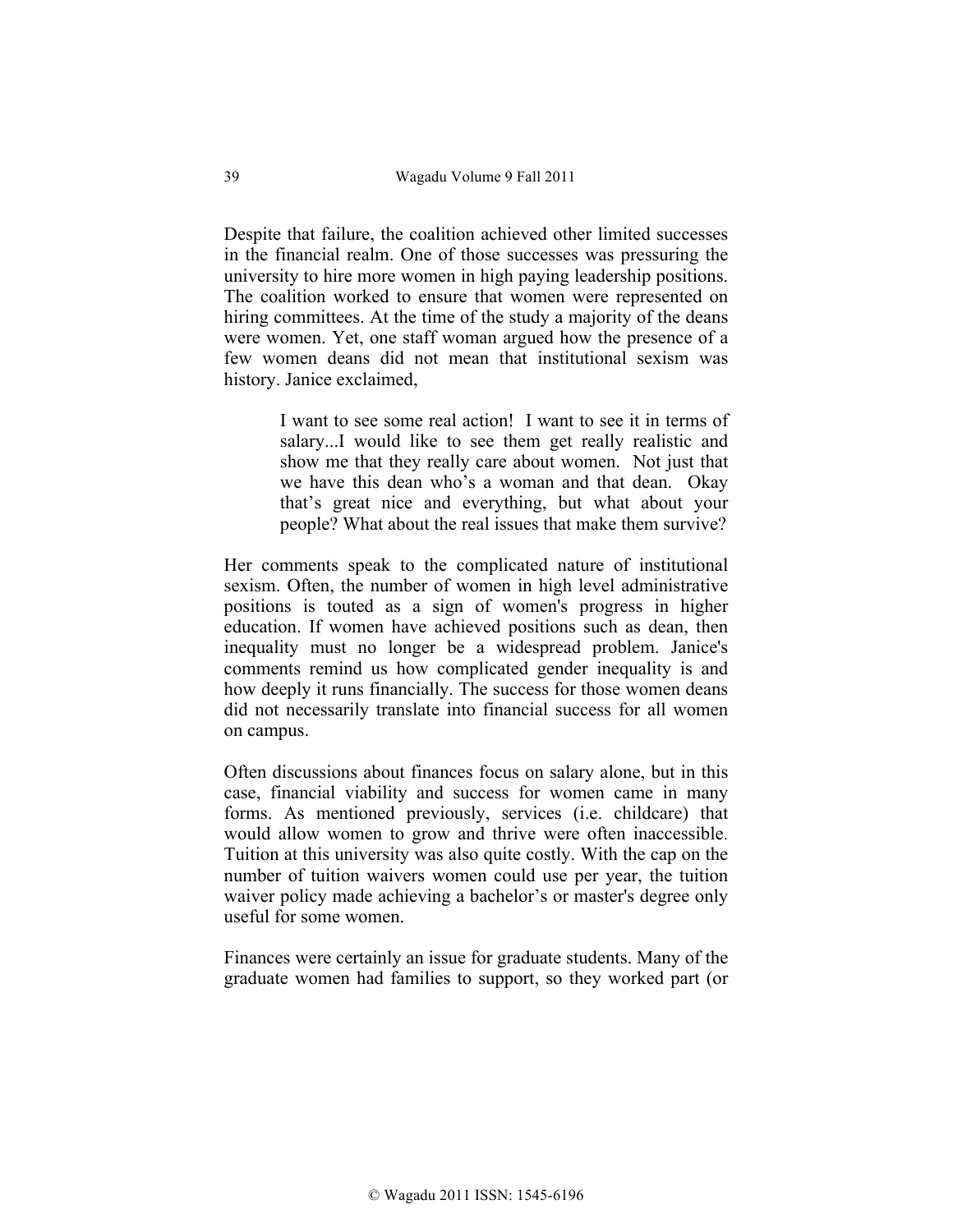full) time jobs while taking classes. The graduate group decided to use its funding to support women in a manner that would benefit their careers. One graduate woman explained,

> In the beginning [we hosted] events and activities...now I think we serve more the function of support...for individual women's efforts, internships and research projects and conferences and things like that.

Research has shown that women have historically been overlooked by faculty seeking research collaboration or co-authorship on publications (Sadker & Sadker, 1994). While the graduate women's group was not successful in changing the larger institutional culture of exclusion for graduate women, they did achieve success by helping members build their academic resumes through conference attendance, internship resources, and research support.

## *Campus climate and invisibility*

The final topic that most women discussed was how they felt invisible on campus, as individuals and as groups. They believed that the chilly climate described by Hall and Sandler (1984, 1991) was a reality at Mountview. On an interpersonal level, women felt ignored and discounted when they tried to initiate change. One faculty member argued that there were many ways women's needs and demands were ignored by the university. In fact, she suggested that invisibility was an issue for all women on campus. In her mind, being ignored was in sharp contrast to the vast amount of attention the university gave to campus aesthetics. She argued, "I have questions about whether or not women are being paid attention to while we are putting all of these new buildings up...That emphasis on buildings is problematic because it puts buildings in front of people." She had no illusions that the university would focus on women (or issues of interpersonal or institutional sexism) once construction was complete.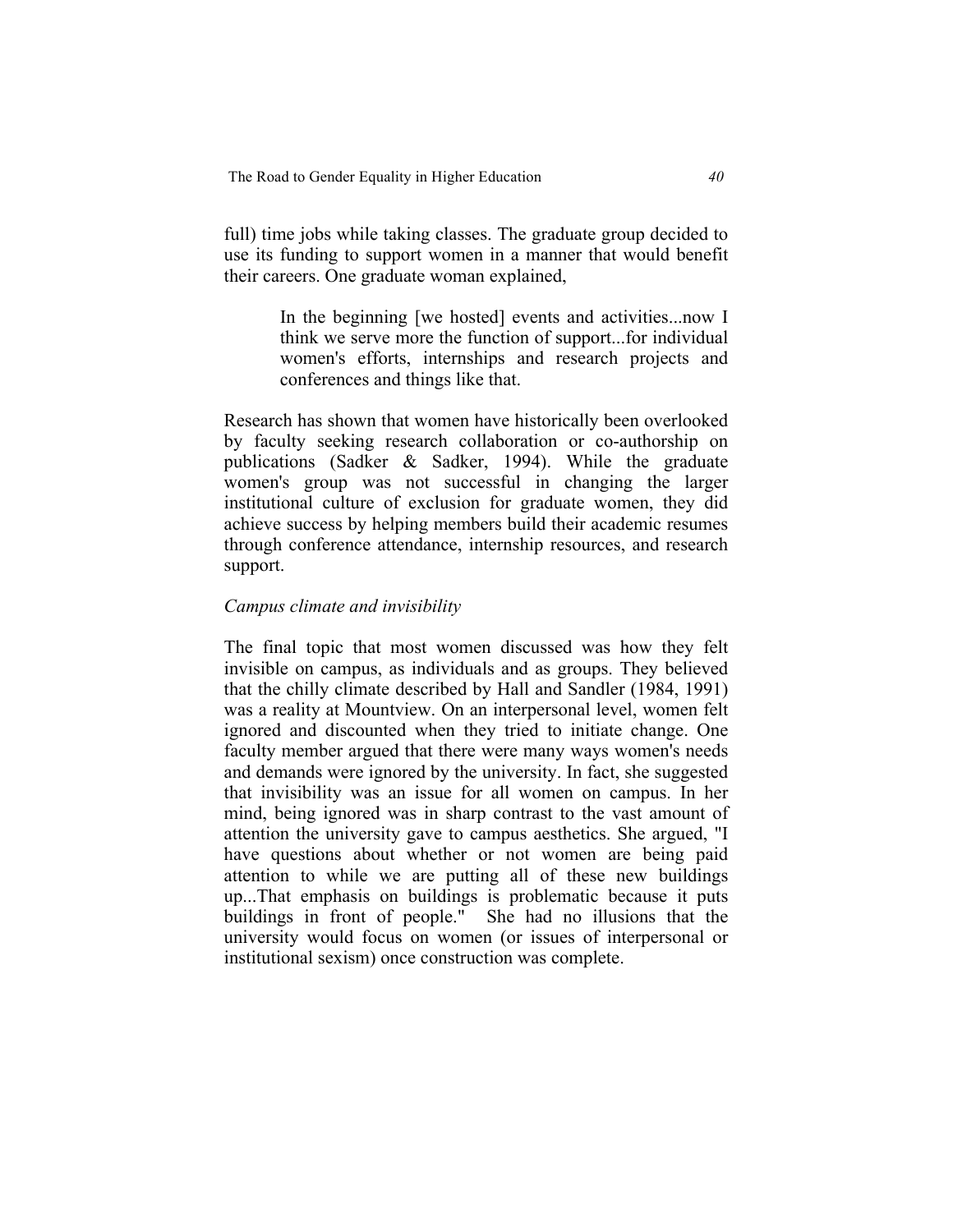In a culture of inequality, where women are treated as if they are invisible, activist groups may be the impetus for change. However, many women argued that neither the university structure, nor the male leadership, supported the women's groups' efforts toward change. One staff member argued that women "do all of this work and nothing comes of it. And that has happened far too many times." Further, a graduate student explained,

> I don't think the women's groups have a very strong voice formally in terms of being heard by the administration. There is no formal pipeline...no way for us to express our demands or our needs or our requests. So, if there was a better way that we could present what we needed there might be a better chance of getting responded to. I don't know, maybe not.

When she initially came to campus, she was thrilled to see so many women's groups. Over time, it became clear that university support of women's groups did not go beyond the surface. It was one thing to provide the groups a space to meet and minimal budgets, but it was another to institutionalize a chain of command for women's voices to be heard.

Other women felt that marginal financial support of the women's groups by the university was a way to appease women. One faculty member argued that the university is "putting up with us because that would be a risk on their part to do away with us." Her quote reflects her (and other women's) feelings that the administration merely tolerated the groups and offered marginal support because it was afraid of potential bad press if it were perceived to be unsupportive of women. If the university offered small concessions and minimal budgets to do programming, women might not focus on larger systemic issues of interpersonal and institutional gender inequality that plagued the university. One staff member said of the mostly male administration,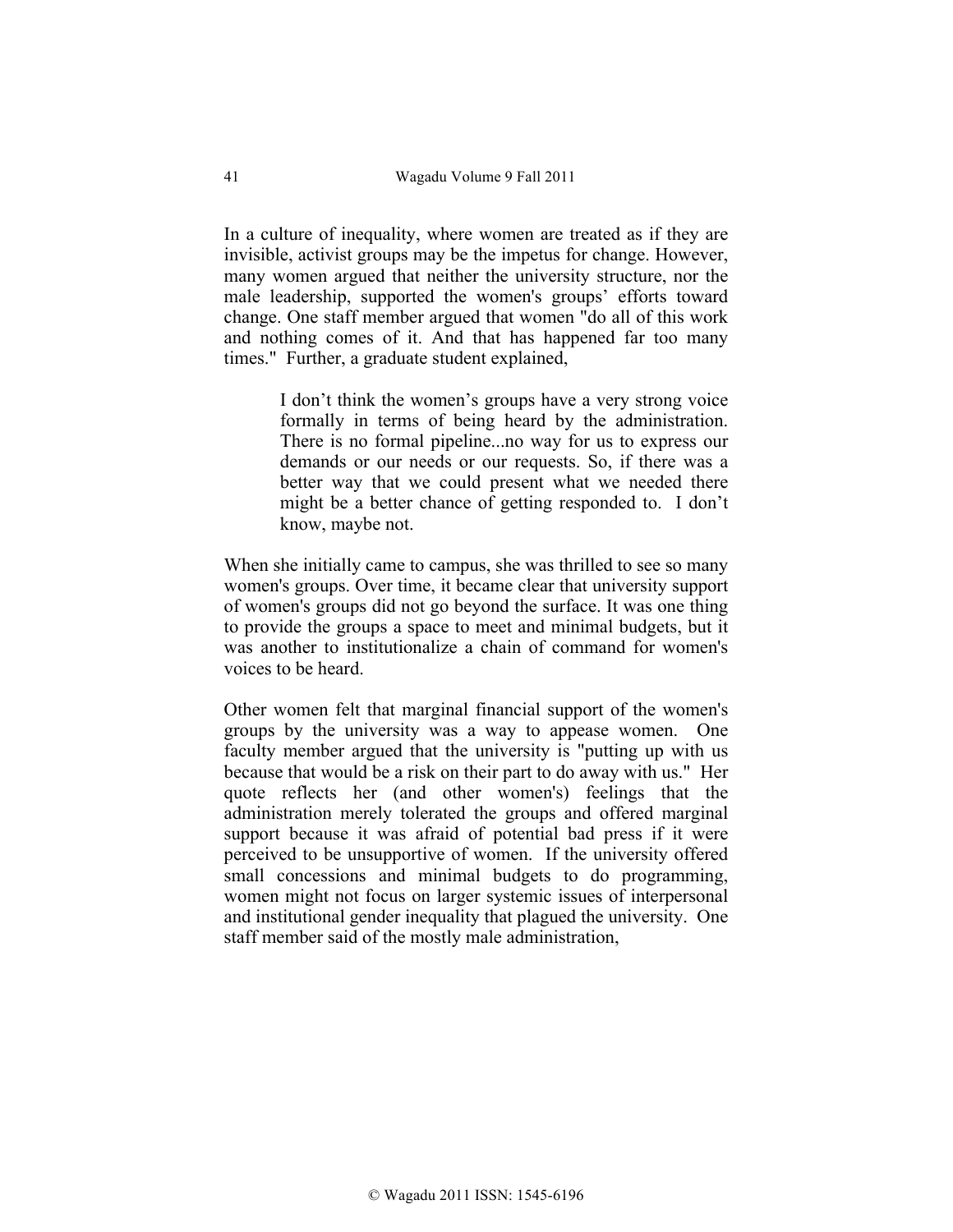They are responsive in some ways and then other ways they've really been neglecting real issues…We do get money from them. That's been good...We have a lot of women senior level administrators. That's good. Okay, all of those things are good, but I don't want it just for show. I want to see some real action.

Despite lack of "real action" from the university administration on many of the issues discussed in this paper, the women's groups persisted.

# **Success: A long and complicated road**

To end the article on women's frustrations about university inaction and their feelings of invisibility would be a disservice to the accomplishments of Mountview women. Most groups had been in existence for more than thirty years. Even when membership declined or morale was low, the women's groups continued to work for change. One staff member argued, "We have a lot of work to do (to achieve equity)...I mean it's really quite remarkable!" Yet, were it not for these groups, the campus climate, policies, and lived experiences of women might be far worse. One administrator who had been at the university for 30 years saw some amazing changes happen during her tenure. She described the campus as being "light years" beyond where it was in the 1970s. She also admitted that the university still had much work to do.

Mountview women's groups deserve a vast amount of credit. No matter how long projects took to come to fruition, their dedication and hard work made the university a better place. While a number of COW's bittersweet successes were documented in this paper, others have yet to be told. One of the major successes of the women's coalition includes the creation of the first gender equitable sports facility in the country. Another success described by women was the annual women's conference. The conference featured inspirational keynote speakers and served as a safe space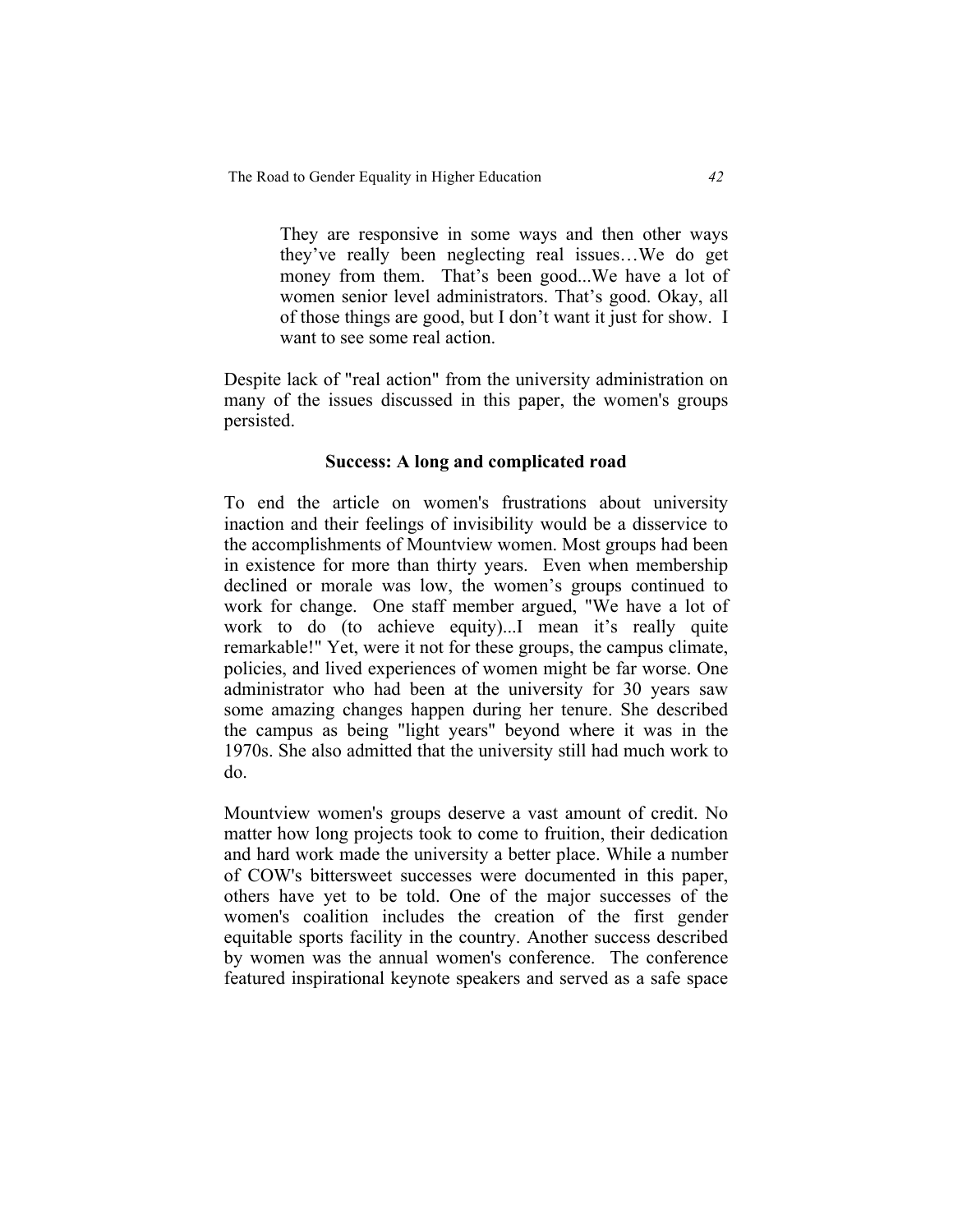where women could to come together and share their strengths, collaborate, and rejuvenate their spirit.

### **Discussion**

Feminist scholars have written about the chilly climate, oppressive curriculum, and inequitable higher education policies for decades (Aisenberg & Harrington, 1988; Glazer, Bensimon & Towsend, 1993; Hall & Sandler, 1984, 1991; Nidiffer & Bashaw, 2001; Vaccaro, 2010; Welch, 1990; Wolf-Wendel & Ward, 2006). Why then, discuss those same interpersonal and institutional inequalities here?

First, sexism is a complicated beast. Combating insidious manifestations of interpersonal and institutional sexism (Risman, 2004) is no easy task. The long road toward equity is won in small, incremental, and long term successes. During her interview, one woman lamented, "The amazing thing is that the issues are the same! They haven't changed over all of these years and I'm talking over 20 years!" Those in positions of power must constantly be reminded of the gross gender inequalities embedded in institutions like higher education. Women's standpoints offer a vehicle for such reminders. In this case study, institutional inequalities related to family policy, curriculum, finances, and women's invisibility emerged as a standpoint of all Mountview women. No faculty, staff, administrator, or student escaped the effects of institutional sexism. What differed, however, was women's access to activist success.

Consistency of themes in women's narratives shows how interpersonal and institutional sexism impacted women at all levels of the hierarchy. The standpoint of Mountview women exposed institutional inequalities and reminds us how different the lived realities of women and men are in higher education. Hartsock (1998) argues that "women's lives make available a particular and privileged vantage point on male supremacy, a vantage point which can ground a powerful critique of the phallocratic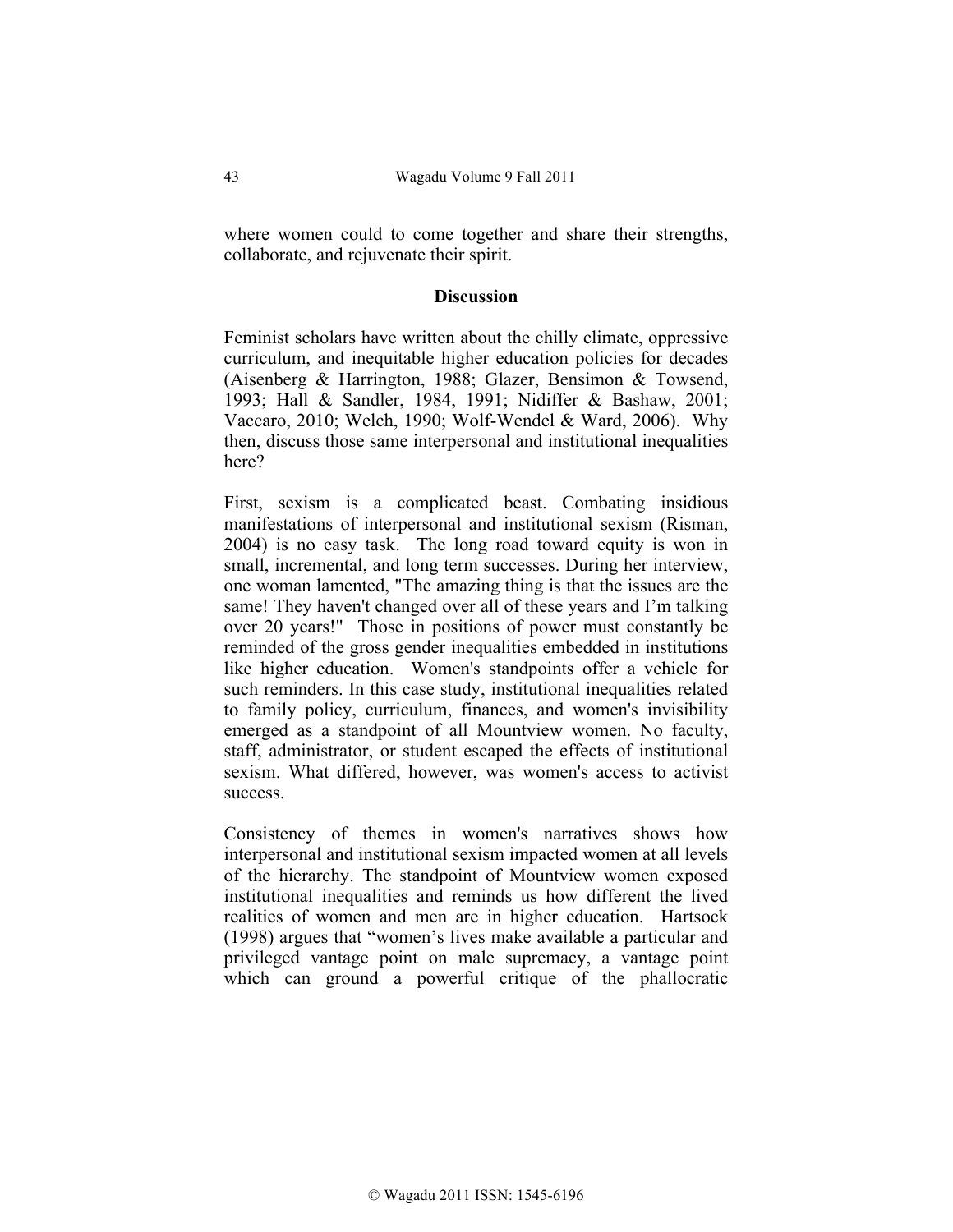institutions" (p. 107). In this case, women at Mountview experienced exclusion in curriculum, family policy, finances, and a chilly campus climate. We cannot assume that childcare and family issues are only relevant to women trying to earn tenure, or curricular issues are only of significance to students. If we do, we miss the bigger picture of institutional sexism that impacts *all* women.

Despite these shared standpoints with interpersonal and institutional marginalization, critiques of standpoint theory suggest that such conclusions have their shortcomings (Harding, 2004). Even though women at Mountview shared a standpoint of marginalization from the male dominated hierarchy, they did not share similar experiences with "success." The collective power of COW allowed women to make institutional level changes. However, women's narratives highlight some important differences between women's access to that success. Findings reveal that some women reaped more benefits from the coalition's success than others. In fact, particular women (i.e. students and entry level staff) did not always feel that they could rejoice in coalition success. As women's groups engage in activism, they need to be conscious of the ways success may be felt very differently (or not at all) by some women.

Just as women of color have been excluded from white mainstream feminist thought, (Moraga & Anzaldúa & Keating, 1981, 1983, 2002; Hill Collins, 1990) findings from this study show that some Mountview women were excluded from women's success. Understanding the experiences of women who have differing access to institutional resources and power is essential to achieving comprehensive gender equality. We cannot merely focus on parity between men and women (Subrahmanian, 2005). If we do, we miss the important distinctions *between* women. Findings from this case study show how issues of intersectionality (Hill Colllins, 1990; Risman, 2004) must be included in conversations of women's standpoint and women's activist success. While intersectionality has typically referred to the connections of race,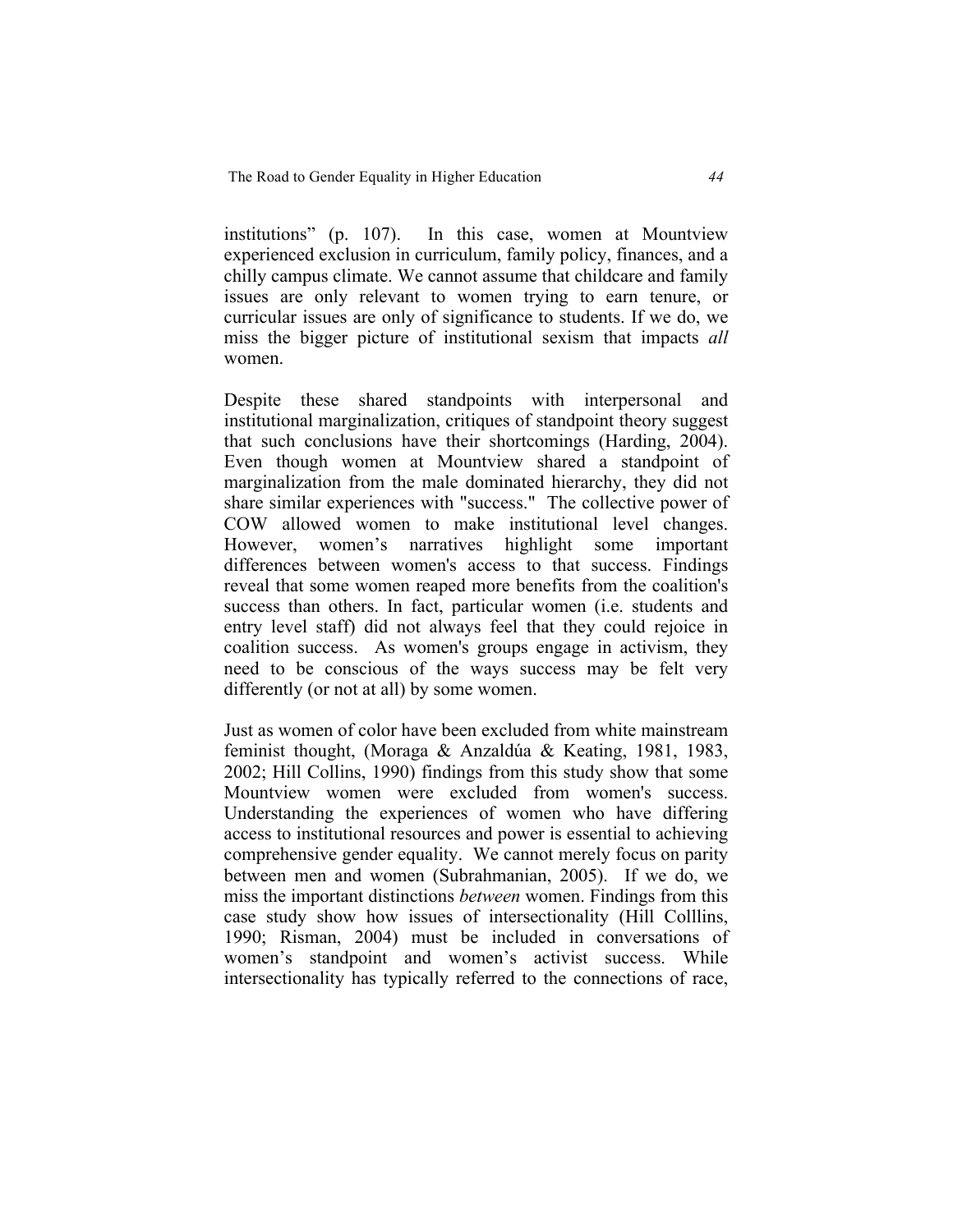gender, and other social identities, intersectionality in this study of predominately white women's groups meant something different. Here, the intersection of gender and women's institutional roles was most salient. Women who occupied the lowest positions in a hierarchical power structure did not reap the benefits of activist successes. Lack of access to success is especially troubling as women with the least access to resources and power may be the ones most in need of programs and services (e.g., affordable childcare, tuition waivers). In sum, recognizing intersectionality of gender and institutional position is an essential foundation for comprehensive activist success that *all* women in higher education can enjoy.

The documentation of pervasive sexism in higher education and women's limited activist successes offer both inspiration and caution to women activists. Women's narratives remind us how important it is for women to build coalitions across faculty, staff, and student lines. It is also important for activists to realize that women's standpoints are complicated by their institutional roles and relationship to the hierarchal power structure. Failure to acknowledge issues of intersectionality limits the broad reaching effects of activist success.

In this article, I described some of the major successes of the women's coalition, including a tuition waiver policy and the creation of a daycare center. While each of these successes benefited some women more than others, they were still important institutional successes on the long road to gender equality. Without the work of the women's groups, the university might have no tuition waiver or childcare. After this study concluded, the women's coalition began to brainstorm ways to make childcare more affordable for low wage staff and students. They were also in negotiations with human resources to try to make the tuition waiver more usable for all staff. The ongoing efforts of the women's coalition remind us that the road to gender equity is long and complicated. Small or partial successes in combating interpersonal and institutional sexism *should* be celebrated.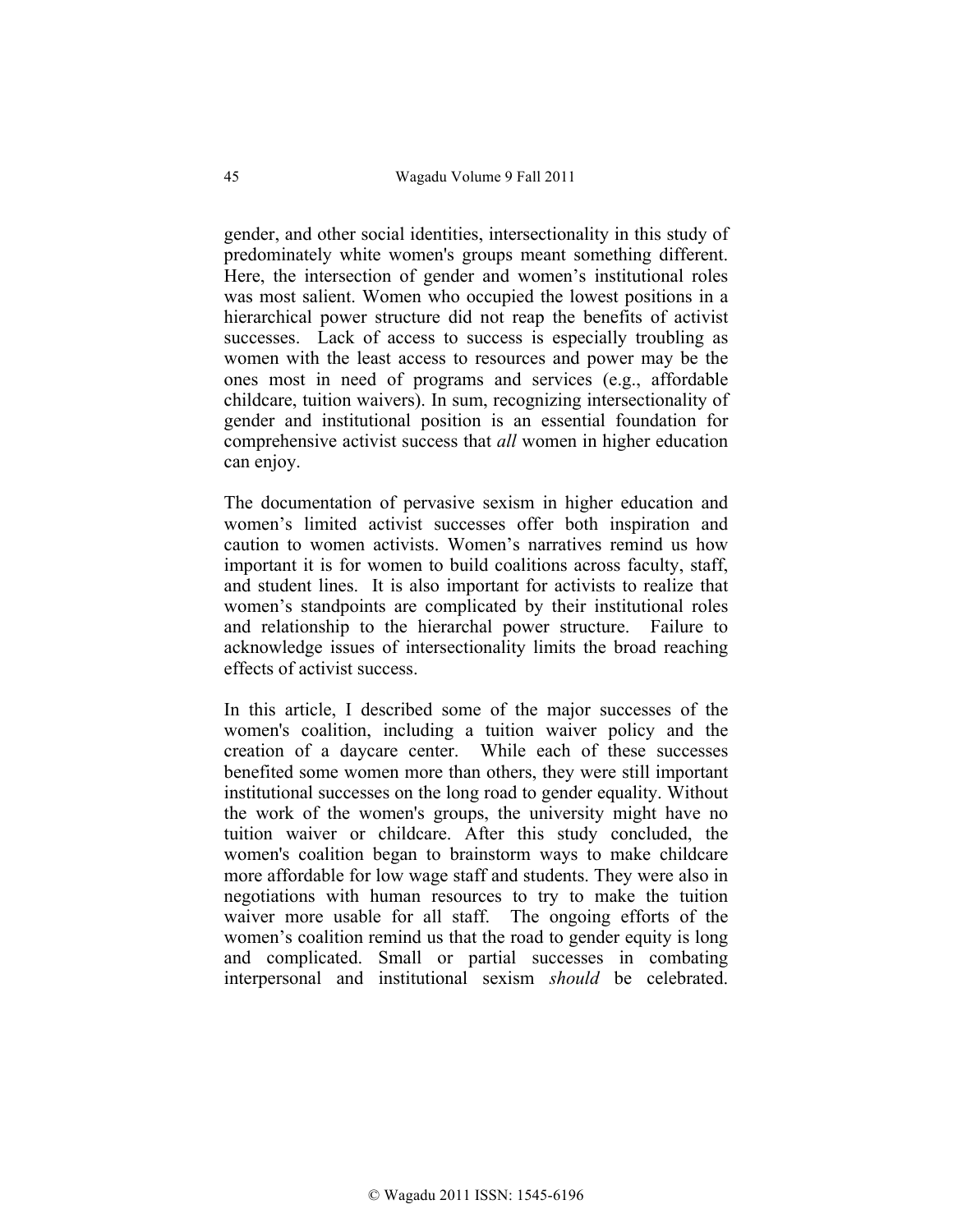However, those celebrations should be followed by further activism to ensure partial successes are transformed into success that *all* women can enjoy. If not, success becomes exclusionary.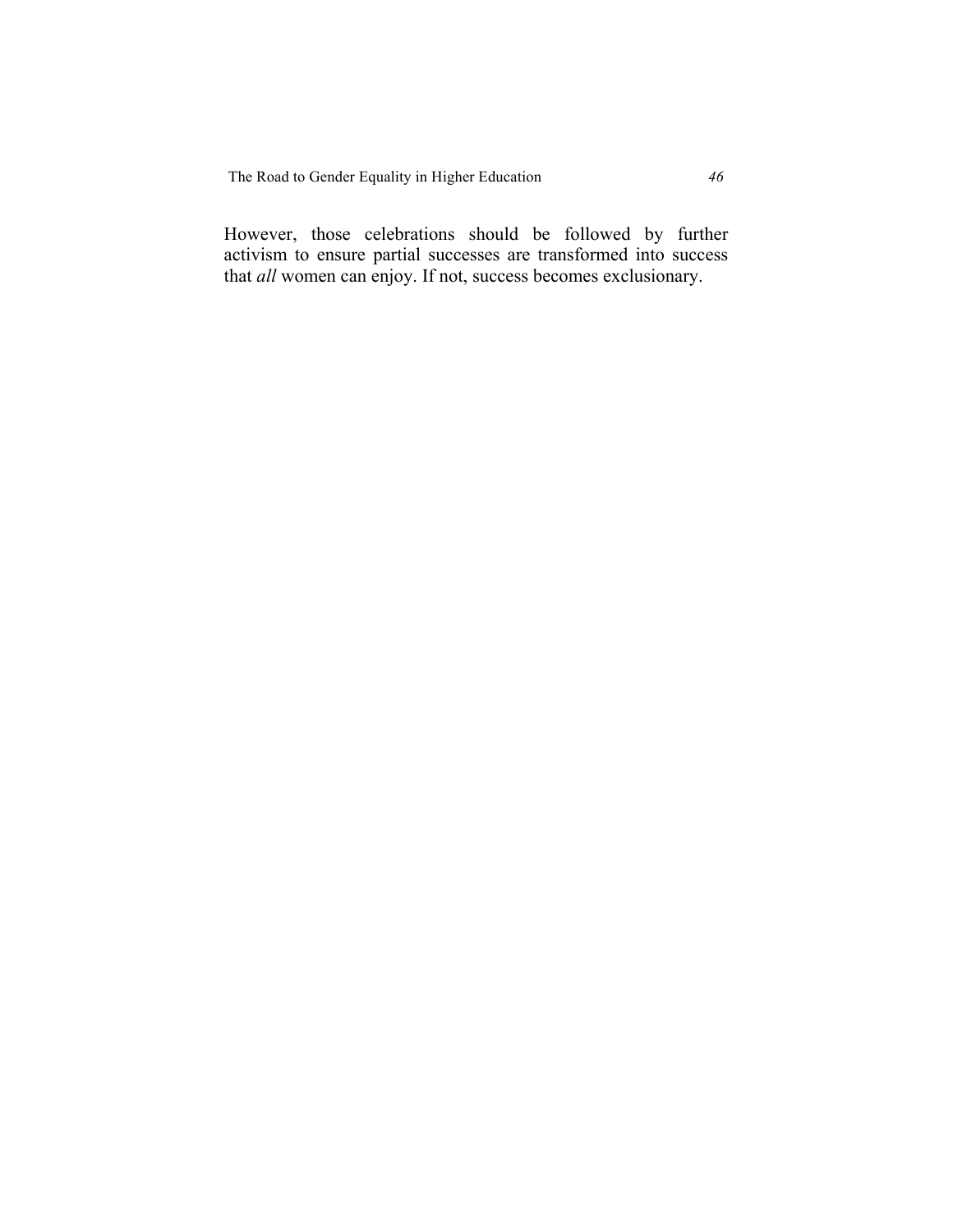## **References**

- Aisenberg, N. & Harrington, M. (1988). *Women of academe: Outsiders in the sacred grove.* Amherst, MA: University of Massachusetts Press.
- Bracken, S. J., Allen, J. K., & Dean, D. R. (2006). *The balancing act: Gender perspectives in faculty roles and work lives.* Sterling, VA: Stylus.
- Carlock, C. J., & Martin, P. Y. (1977). Sex composition and the intensive group experience. *Social Work, 22,* 27-32.
- Cherniss, C. (1972). Personality and ideology: A personological study of women's liberation*. Psychiatry, 35,* 109-122.
- Collins, L.H., Chrisler, J.C., & Quina, K. (Eds.). (1998). *Career strategies for women in academe: Arming Athena*. Thousand Oaks, CA: Sage.
- Colyar, J. (2008). Communities of exclusion: Women student experiences information technology classrooms. *Journal About Women in Higher Education, 1*, 123-142.
- Creswell, J. W. (2007). *Qualitative inquiry and research design: Choosing among five traditions*  $(2^{nd}$  ed.). Thousand Oaks, CA: Sage.
- Daiute, C., & Lightfoot, C. (Eds.) (2004). *Narrative analysis: Studying the development of individuals in society.*  Thousand Oaks, CA: Sage.
- David, M. (2009). Diversity, gender and widening participation in global higher education: A feminist perspective. *International Studies in Sociology of Education, 19* (1), 1- 17.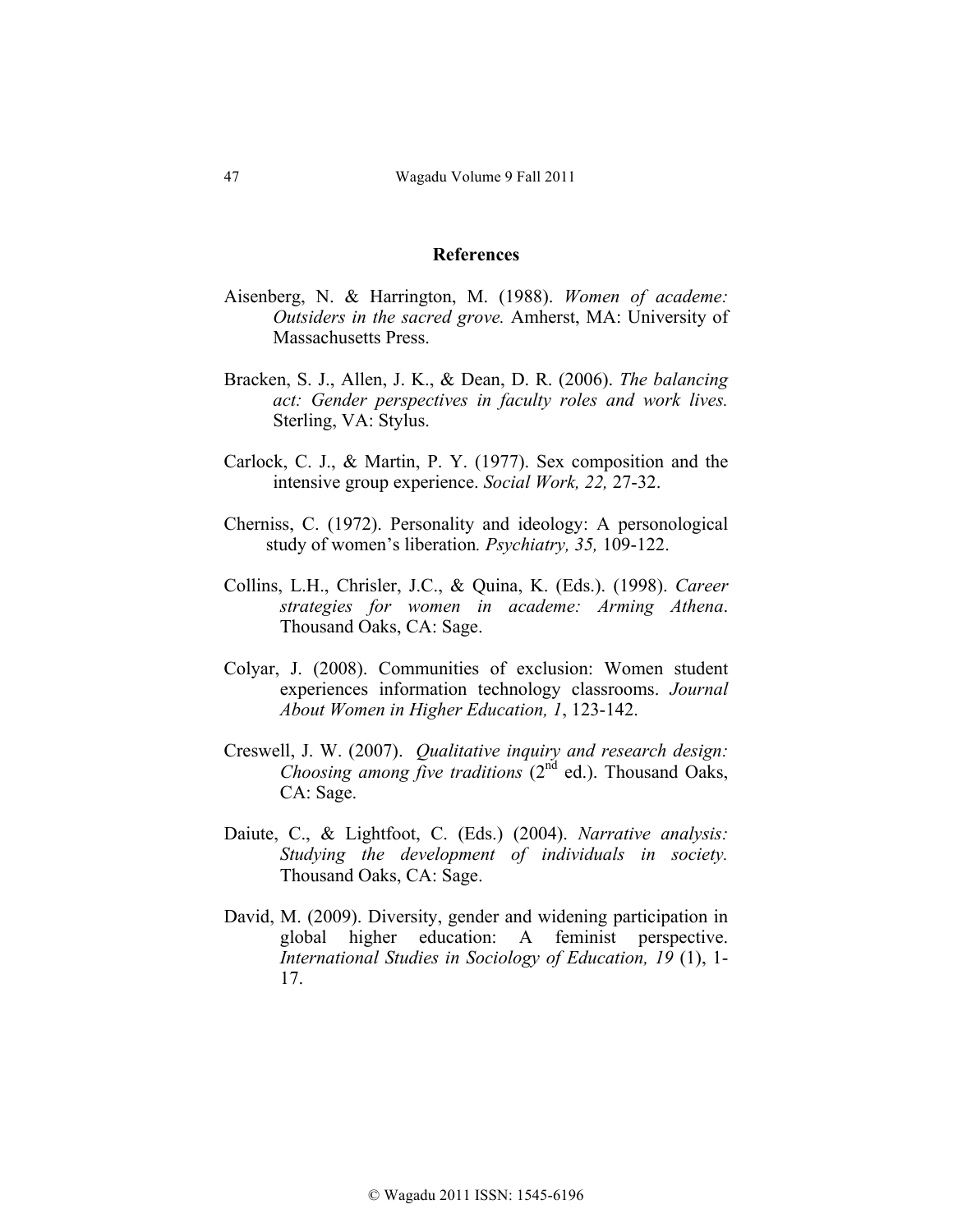- Devault, M. L. (2004). Talking and listening from women's standpoint. In S. N. Hesse-Biber & M. L. Yaiser, (Eds.), *Feminist perspectives on social research*. NY: Oxford University Press.
- Farley, J.T. (1970). *Women on the march again: The rebirth of feminism in an academic community*. Unpublished Doctoral Dissertation, Cornell University, New York.
- Finkel, S.K, & Olswang, S. D. (1996). Child rearing as a career impediment to women assistant professors. *The Review of Higher Education, 19* (2), 123-39.
- Glazer-Raymo, J., Townsend, B.K., & Ropers-Huilman, B. (Eds.). (1993, 2000). *Women in higher education: A feminist perspective.* Boston, MA: Pearson Custom Publishing.
- Glazer-Raymo, J. (Ed.). (2008). *Unfinished agendas: New and continuing gender challenges in higher education.*  Baltimore, MD: Johns Hopkins University Press.
- Hall, R. M., & Sandler, B. R. (1984). *Out of the classroom: A chilly climate for women?* Washington, DC: Association of American Colleges, Project on the Status and Education of Women.
- Hall, R. M., & Sandler, B. R. (1991). *The campus climate revisited: Chilly for women faculty, administrators, and graduate students.* Washington, DC: American Association of Colleges.
- Harding, S. (Ed.). (2004). *The feminist standpoint theory reader: Intellectual and political controversies.* NY: Routledge.
- Hartsock, N. (1987). Feminist standpoint: Developing the ground for a specifically feminist historical materialism. In S.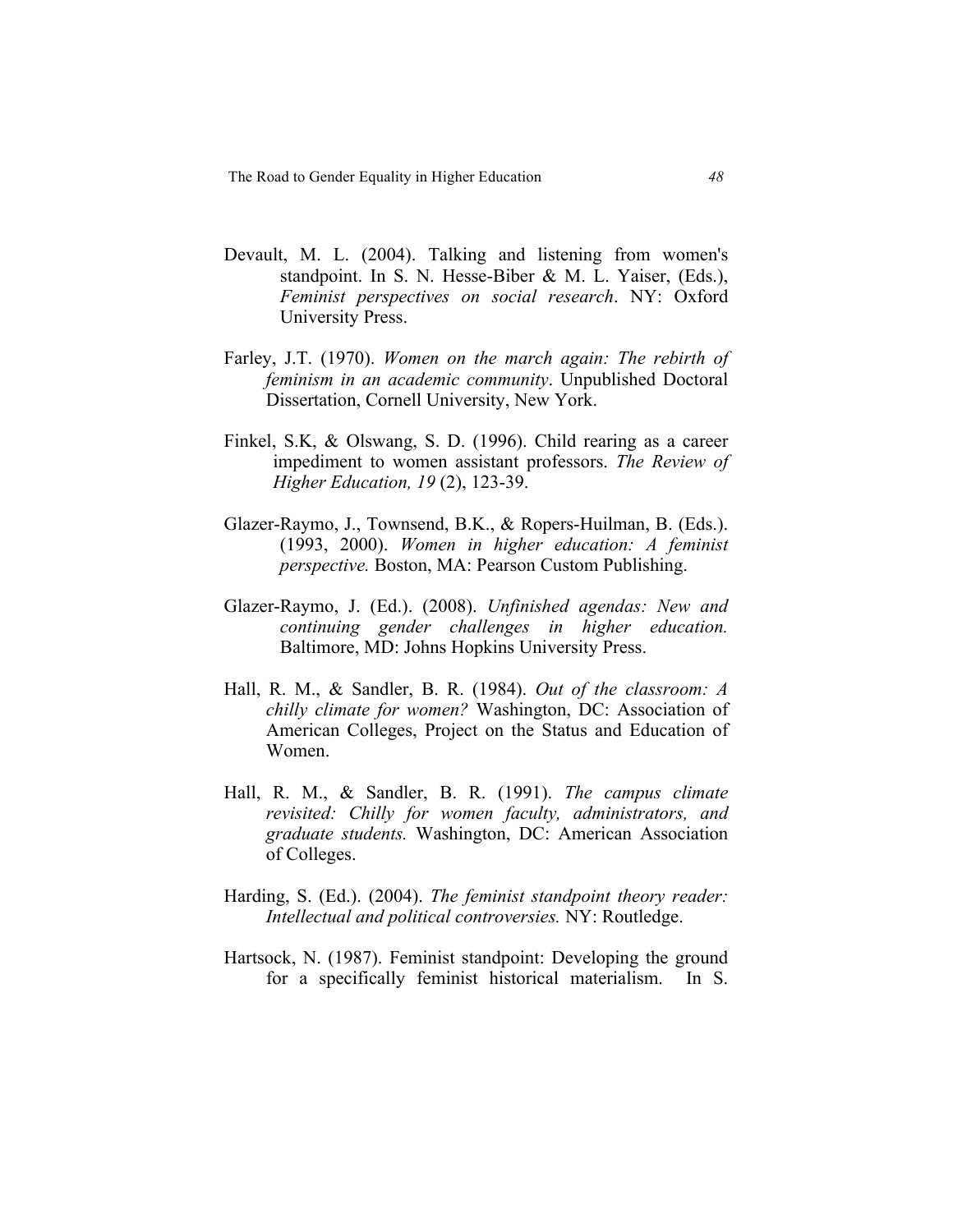Harding (Ed.), *Feminism and methodology*. Bloomington, IN: Indiana University Press.

- Hartsock, N. (1998). *The feminist standpoint revisited and other essays.* Boulder, CO: Westview.
- Hill Collins, P. (1990). *Black feminist thought: Knowledge, consciousness, and the politics of empowerment.* NY: Routledge.
- Moraga, C., & Anzaldúa, G. (Eds.), (1981, 1983, 2002). *This Bridge Called My Back* (3rd ed.). Berkeley, CA: Third Women's Press.
- Miller, K. L., & Miller, S. M. (2002). A model for evaluating gender equity in academe. In J. DiGeorgio-Lutz (Ed.), *Women in higher education: Empowering change.* Westport, CT: Praeger.
- Nidiffer, J., & Terry Bashaw, C. (Eds.). (2001). *Women administrators in higher education: historical and contemporary perspectives.* Albany: State University of New York Press.
- Philipsen, M. (2008). *Challenges of the faculty career for women: Success and sacrifice*. San Francisco, CA: Jossey-Bass.
- Riessman, C. K. (1993). *Narrative Analysis.* Newbury Park, CA: Sage.
- Risman, B. J. (2004). Gender as a social structure: Theory wrestling with activism. *Gender and Society, 19* (4), 429- 450.
- Sadker, M. & Sadker, D. (1994). *Failing at fairness: How America's schools cheat girls.* NY: Macmillan.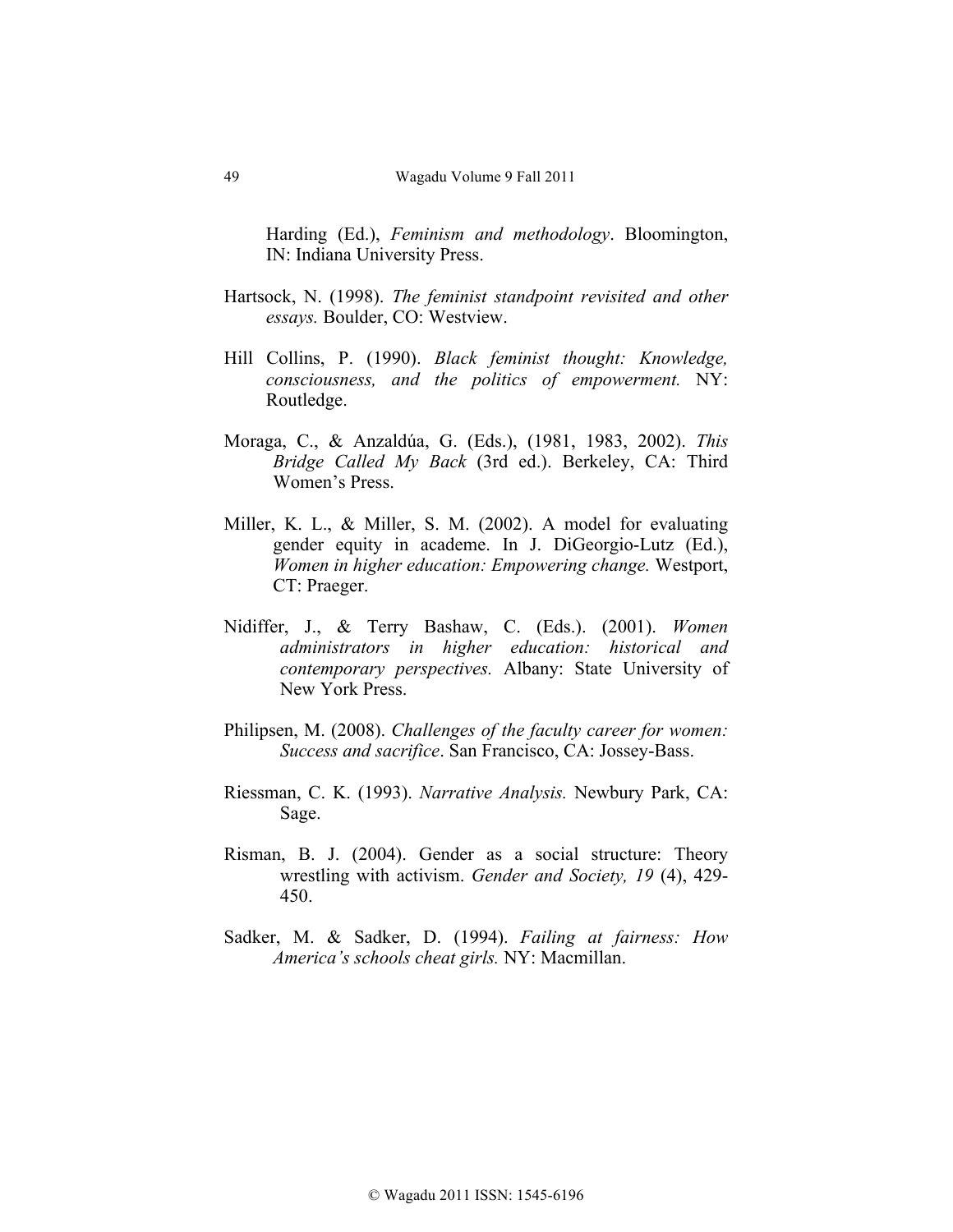- Sagaria, M. A. (1993). Administrative mobility and gender: Patterns and processes in higher education. In J. S. Glazer, E. M, Bensimon, & B. K. Townsend (Eds.), *Women in higher education: A feminist perspective.* ASHE Reader Series. Needham Heights, MA: Ginn Press.
- Subrahmanian, R. (2005). Gender equality in education: Definitions and measurements. *International Journal of Educational Development, 25*, 395-407.
- Smith, D. (1987). *The everyday world as problematic.* Boston, MA: Northeastern University.
- U.S. Department of Education, National Center for Education Statistics. (2010). *The Condition of Education 2010* (NCES 2010-028), Indicator 21.
- Vaccaro, A. (2009). Third wave feminist undergraduates: Transforming identities and redirecting activism in response to institutional sexism. *Journal about Women in Higher Education, 2,* 1-25.
- Vaccaro, A. (2010). Still Chilly in 2010: The Climate Experiences of Women from Diverse Backgrounds. *On Campus with Women*. Washington, D.C.: American Association of Colleges and Universities.
- Walker, L. J. (1987). Women's groups are different. In C. Brody, (Ed.), *Women's therapy groups: Paradigms of feminist treatment* (pp. 43-54). New York, NY: Springer.
- Ward, K., & Wolf-Wendel, L. E. (2004). Academic motherhood: Managing complex roles in research universities. *The Review of Higher Education, 27* (2), 233-257.
- Welch, L. B. (Ed). (1990). *Women in higher education: Changes and challenges*. New York: Praeger.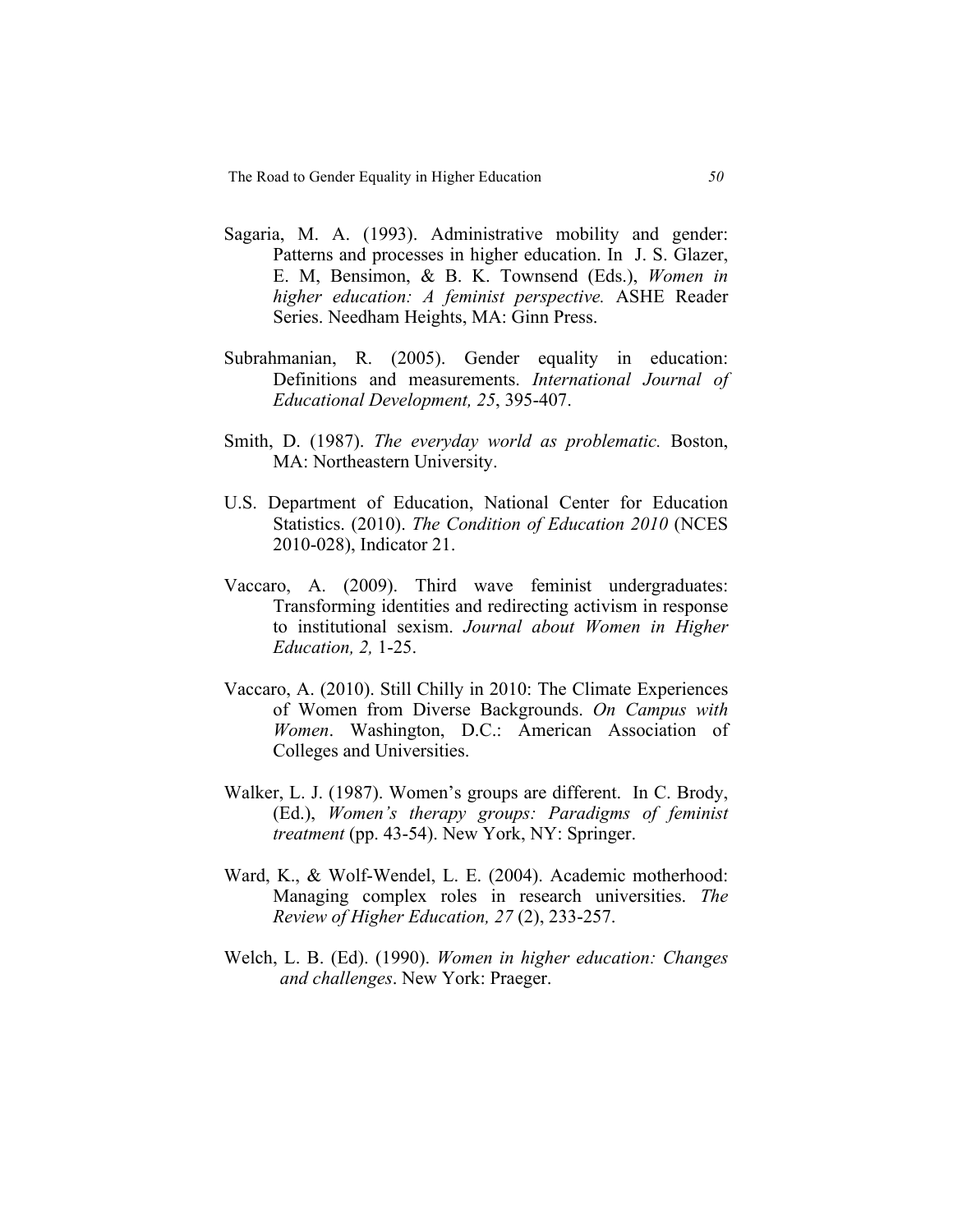- Wolf-Wendel, L., & Ward, K. (2006, October). Academic life and motherhood: Variations by institutional type. *Journal of Higher Education, 52* (3), 487-521.
- Wolgemuth, J. R., & Harbour, C. P. (2008). A man's academy? The dissertation process as feminist resistance. *Journal about Women in Higher Education, 1*,181-201.
- Yin, R. K. (2009). *Case study research: Design and methods*. (4<sup>th</sup> ed.). Thousand Oaks, CA; Sage.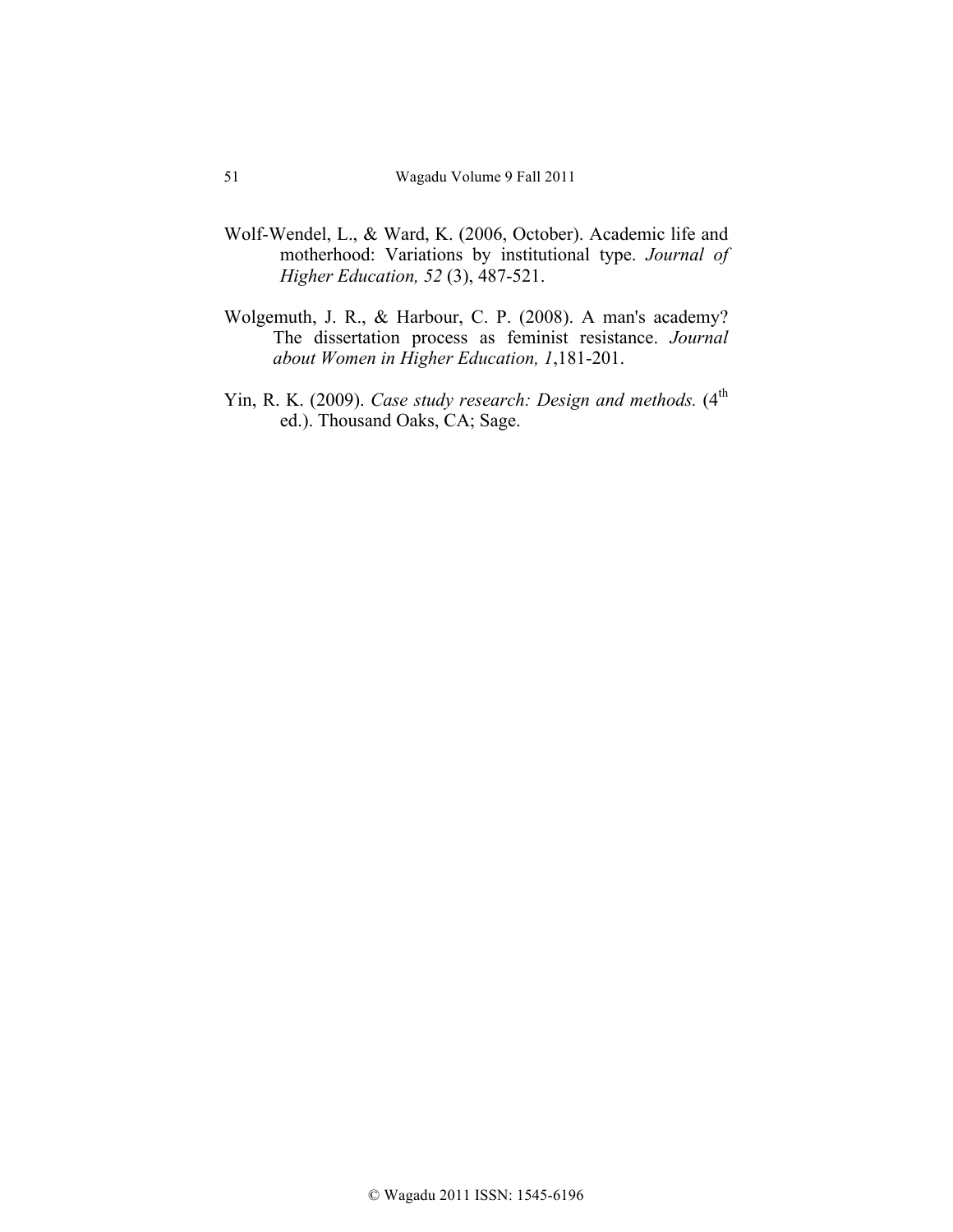# Appendix

# Interview Questions

- 1. Tell me a little about the women's group you belong to.
- 2. In your opinion, what are the overarching goals of your group?
- 3. How well do you think your group meets those goals? Please use a few examples to explain your answer.
- 4. Can you talk about some of the events/activities your group has hosted this year?
- 5. How often does your group meet?
- 6. How is your group similar to or different from the other women's groups on campus?
- 7. How long have you been a member of the group?
- 8. Why did you first become involved in the group?
- 9. Can you describe your motivations for both joining and staying involved in the group?
- 10. What are the benefits of belonging to the group?
- 11. What are the drawbacks of belonging to the group?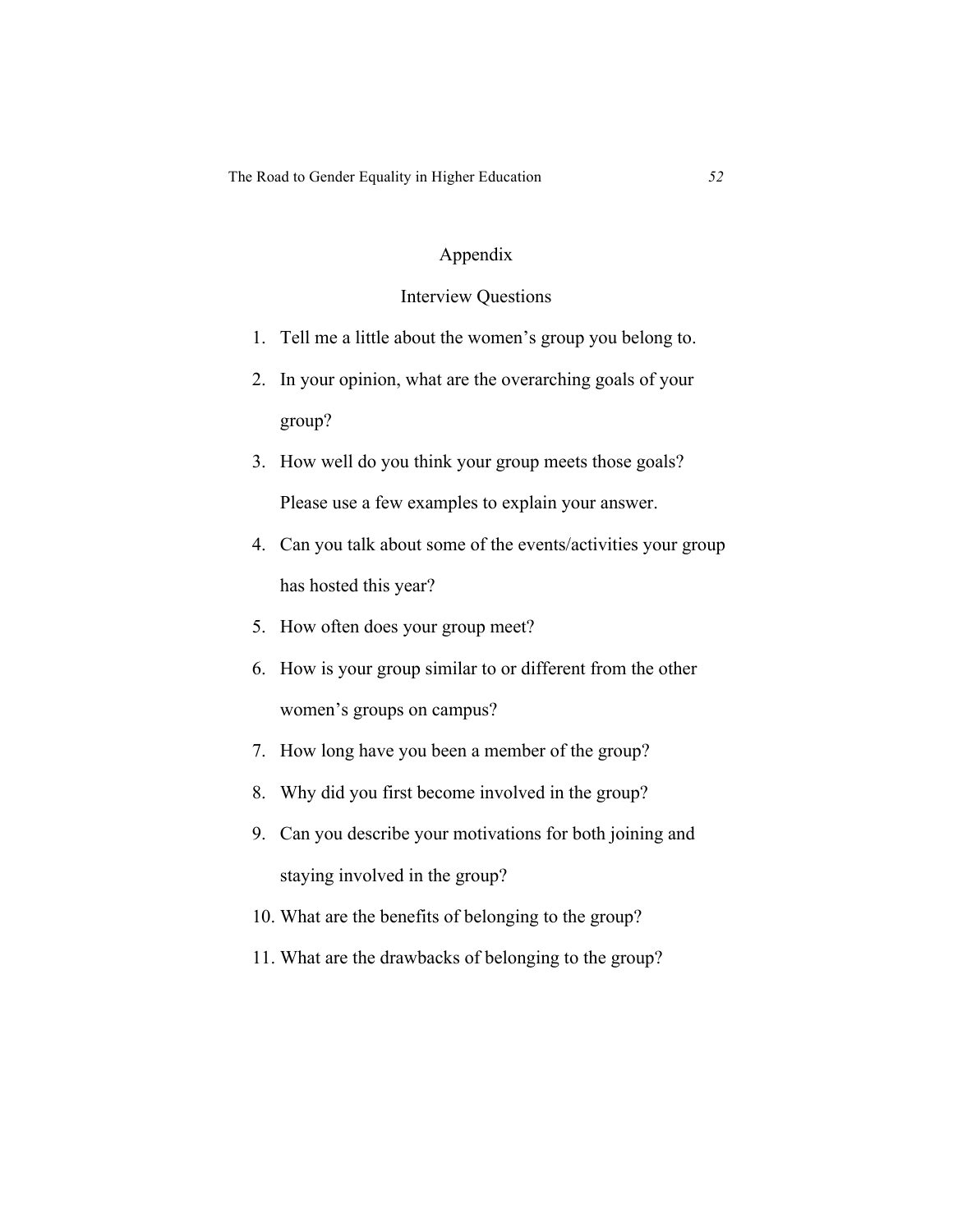- 12. In what ways is the university responsive to the needs of women on campus?
- 13. If there was one thing the university could do to better support women on campus, what would that be?